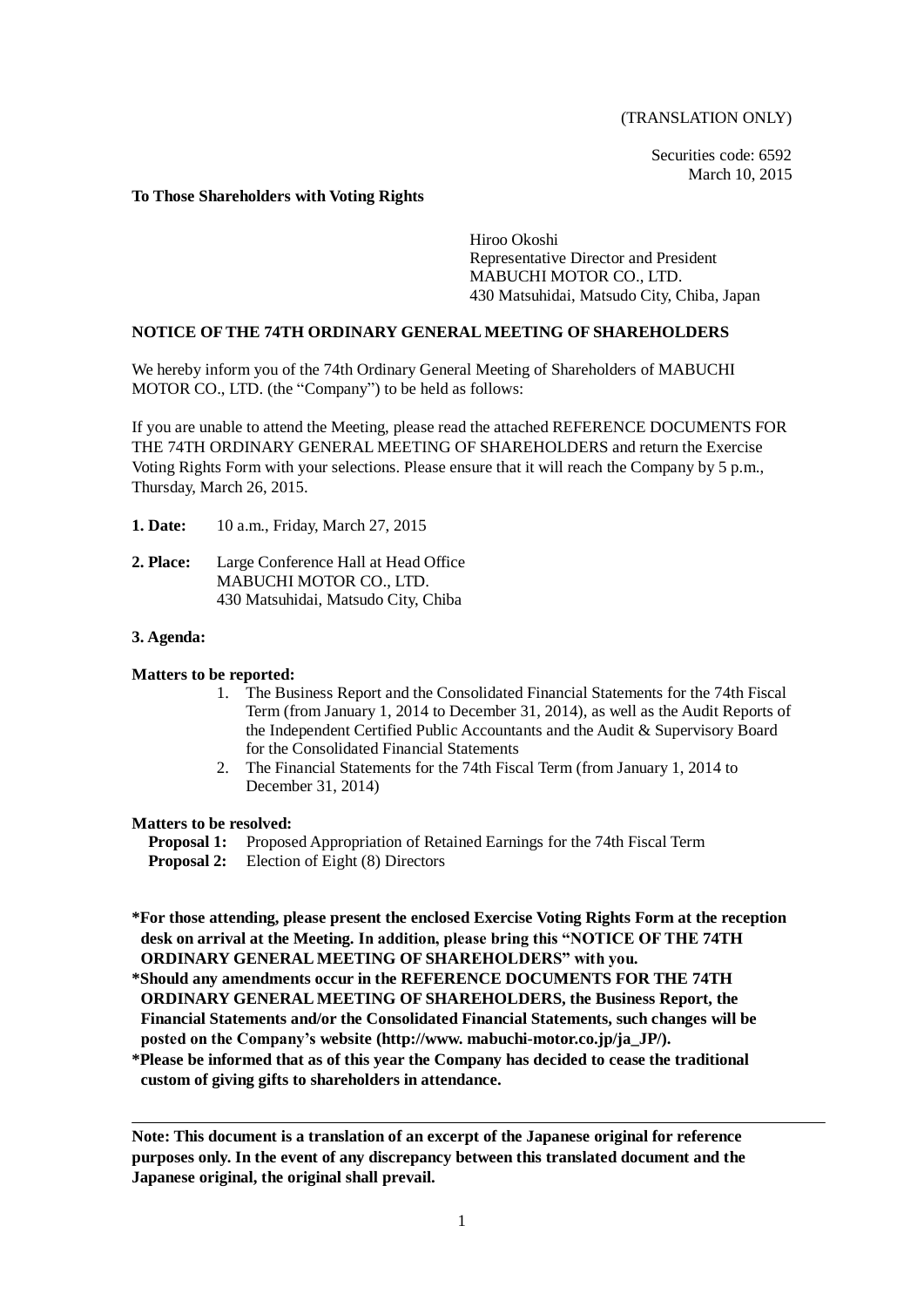# **BUSINESS REPORT (From January 1, 2014 to December 31, 2014)**

# **1. Current Conditions of the Mabuchi Group**

### (1) Business Development and Results

During the fiscal year ended December 31, 2014 (fiscal 2014), the world economy continued on a gradual recovery trend. The U.S. economy remained strong as improvement in the employment situation led to firm consumer spending. The European economy continued to gradually recover, although there are regional differences. The sense of stagnation in emerging countries strengthened, and economic growth was slow. Business conditions in Japan were weak because of the prolonged impact of a demand decline in reaction to the consumption tax increase.

In the markets in which the Mabuchi Group operates, demand in the Automotive Products Market was healthy as strong demand in the U.S. and demand recovery in Europe compensated for sluggish demand growth in emerging countries. The Home Appliances, Power Tools & Toys Market and Precision & Office Equipment Market were stable but flat in developed countries and emerging countries alike. On the other hand, the Audio & Visual Equipment Market continued to contract.

Under these business conditions, the Mabuchi Group addressed several issues: continued strengthening of the automotive products business and new activities in the consumer and industrial products businesses, promotion of manufacturing innovation, and establishment of new production bases.

Specifically, the Group actively introduced and implemented measures to achieve further progress with sales and market share expansion, and high quality and high efficiency, and achieved results that will lead to future business growth. These measures included 1) acquisition of new customers through the introduction of new motors for power window lifters; 2) strengthening of sales of medium-sized automotive motors by introducing application-specific standard products for each application; 3) full-scale entry into the light electric vehicle (LEV) and commercial office equipment sectors; 4) labor-saving in production processes and man-hour reduction through expanded introduction of facilities to rationalize production; and 5) establishment of a new production base in Mexico.

As a result, consolidated net sales for fiscal 2014 were 122,544 million yen (a 13.0% increase on a year-on-year basis). Motors sales, which account for the majority of consolidated net sales, were 122,502 million yen (a 13.1% increase on a year-on-year basis).

Operating income for fiscal 2014 was 16,875 million yen (an 80.8% increase on a year-on-year basis) due to progress in cost-reduction measures and an improvement in the product mix, coupled with a weaker yen compared with the previous fiscal year. Ordinary income was 23,929 million yen (a 43.5% increase on a year-on-year basis) as the increase in operating income exceeded a decrease in non-operating income, due to a decrease in foreign exchange gains compared with the previous fiscal year. Income before income taxes was 23,595 million yen (a 57.1% increase on a year-on-year basis) as a result of a decrease in extraordinary loss due to the non-recurrence of an impairment loss on fixed assets recorded in the previous fiscal year. Net income was 18,090 million yen (a 72.0% increase on a year-on-year basis) as the consolidated effective tax rate was held down by the recording of a portion of deferred tax assets as assets at year-end, following a careful review of the collectability of deferred tax assets in light of the Company's operating results and future outlook.

The next section describes market trends and sales conditions categorized into separate markets for motors.

#### 1) Automotive Products Market

Net sales in this market rose sharply, to 78,748 million yen (an 18.9% increase on a year-on-year basis). Owing to growth in worldwide automobile production, combined with new product introductions and an increase in market share, sales of products for all applications were strong, including sales of motors for power window lifters, power seats, and electronic parking brakes, applications for medium-sized motors, and sales of motors for door mirrors, door lock actuators, and air conditioning damper actuators, applications for compact motors. The impact of the weak yen also contributed to the overall increase.

# 2) Home Appliances, Power Tools & Toys Market

Net sales in this market increased to 21,046 million yen (a 6.4% increase on a year-on-year basis).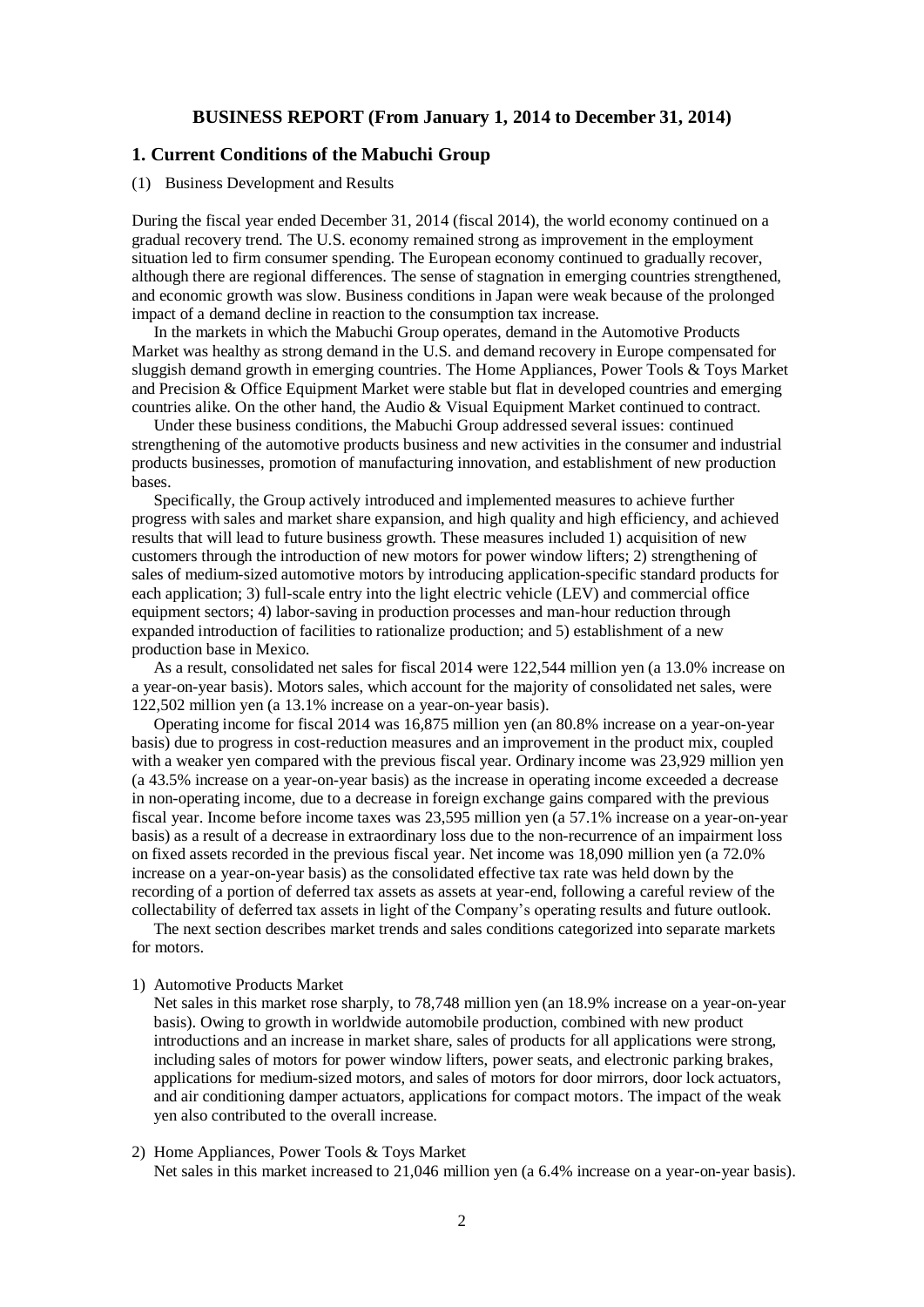Although sales of motors for beauty-related products, health-related equipment, and power tools continued to be affected by inventory adjustments in the market, sales increased due to the impact of the weak yen.

3) Precision & Office Equipment Market

Net sales in this market increased to 14,507 million yen (a 7.6% increase on a year-on-year basis). Sales of motors for inkjet printers were strong, and the weak yen also contributed to the increase.

4) Audio & Visual Equipment Market

Net sales in this market decreased to 8,200 million yen (a 7.4% decrease on a year-on-year basis). Sales of motors for CD players in cars and DVD players decreased due to greater selectivity in accepting orders to maximize profitability.

<Consolidated sales of motors by application>

| Market segment                      | The 74th fiscal term<br>(The year ended)<br>December 31, 2014)<br>Amount<br>(Millions of Yen) | YoY<br>(% ) | Segment sales as<br>a percentage of<br>net sales<br>(% ) |
|-------------------------------------|-----------------------------------------------------------------------------------------------|-------------|----------------------------------------------------------|
| <b>Automotive Products</b>          | 78,748                                                                                        | 18.9        | 64.3                                                     |
| Home Appliances, Power Tools & Toys | 21,046                                                                                        | 6.4         | 17.2                                                     |
| Precision & Office Equipment        | 14,507                                                                                        | 7.6         | 11.8                                                     |
| Audio & Visual Equipment            | 8,200                                                                                         | $-7.4$      | 6.7                                                      |
| Total                               | 122,502                                                                                       | 13.1        | 100.0                                                    |

(Notes)

- 1. The Mabuchi Group's businesses have been developed within a single business field related to small motors. Given this single business structure, an explanation by segment is omitted.
- 2. As the Mabuchi Group has sales of several types of motor parts and production equipment in addition to its mainstay motor sales, the amount for consolidated net sales differs from the amount for consolidated sales of motors.
- 3. Amounts less than a million yen have been truncated.
- 4. The figures above don't include consumption tax, etc.

### (2) Capital Investments

Capital investments for fiscal 2014 amounted to 9,597 million yen, which includes 1,969 million yen for the construction of facilities for MABUCHI MOTOR (DONGGUAN) CO., LTD., MABUCHI MOTOR VIETNAM LTD., and MABUCHI MOTOR MEXICO S.A.DE.C.V. ; 297 million yen for R&D facilities and equipment; and 7,330 million yen for other facilities and equipment to upgrade product lines and reinforce overall productivity.

(3) Issues to be Addressed

In the outlook for 2015, the forecast is for the U.S. economy to remain strong and for gradual recovery in the European economy centered on key countries to continue. In Japan, the impact of the consumption tax increase is expected to diminish, and business conditions are expected to gradually recover. On the other hand, only modest growth is forecast for emerging countries as a result of the gradual pace of recovery in business conditions in developed countries, the destination for exports.

Regarding the markets in which the Mabuchi Group operates, worldwide automobile production is expected to grow and remain strong in the Automotive Products Market, while demand is expected to remain stable in developed countries and grow gradually in emerging countries in the Consumer and Industrial Products Market.

Under these business conditions, the Mabuchi Group will tackle the following issues.

1) Strengthening of the Automotive Products Business

In the Automotive Products Business, the Mabuchi Group features a line of products optimized for key applications for medium-sized motors, including motors for power window lifters, power seats, electric parking brakes, and engine peripheral equipment.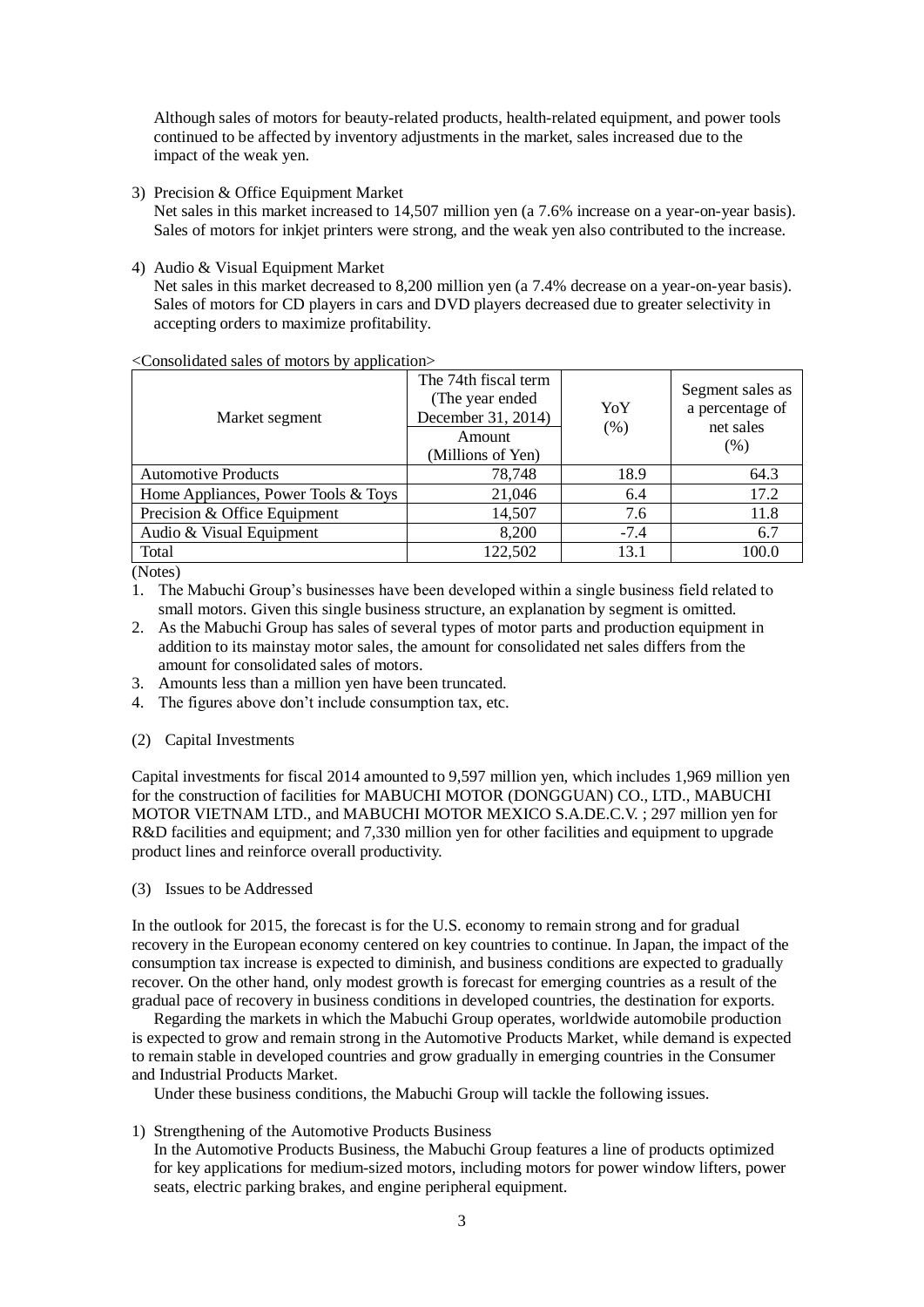For the power window lifter application, we will begin mass production and shipment of a new medium-torque product for a new customer, a Japanese automaker. Leveraging the success of this operation, we will aim for a further increase in the number of models equipped with the new motor. For the new high-torque product, we will commence, as planned, mass production of a product for a major North American automaker that will become a growth driver for the power window lifter business. Becoming an authorized supplier for a major North American automaker for this product has opened up opportunities; we have received inquiries from many regulator manufacturers, and we plan to also begin mass production for customers in the Middle East. We will continue to engage in global activities to expand sales, as we aim to win orders from new customers by emphasizing our track record and product competitiveness.

Motors for power seats, electric parking brakes, and engine peripheral equipment constitute a market sector for which continued increases in installation rates can be expected in light of today's emphasis on automobile safety, comfort, and fuel efficiency. By leveraging highly competitive standard products for each application, we will seize this business opportunity and increase sales.

2) Development of New Applications and Sales Expansion in the Consumer and Industrial Products Business

In the consumer and industrial product sector, in addition to business activities centered on existing small brush motors, we are reinforcing initiatives to develop and increase sales of brushless motors in order to focus on new applications and create new demand.

With regard to brushless motors for light electric vehicles, following the introduction of motors for electrically assisted bicycles, for which full-scale mass production and shipment have begun, we are expanding into new markets for our applications and have won orders for motors for assistive equipment. We have won orders for brushless motors for multifunction printers (MFPs) from new customers, large Japanese manufacturers, as a result of a full-scale effort by customers to reduce power consumption. We will continue to expand the product line and aim to increase orders by actively engaging in sales activities.

Since our application-specific standard products in the consumer and industrial products sector have earned a favorable reputation for striking a good balance between performance and cost, we will work to open up additional new applications.

#### 3) Cost Reduction through Strengthening of Production Technology Capabilities

Although the Mabuchi Group previously excelled at labor-intensive production utilizing abundant labor, in response to a major change in the business environment, namely sharp increases in labor costs accompanying economic development in countries where production bases are located, since 2011 we have implemented a shift from personnel to facilities as a manufacturing innovation. In the first phase of this shift, which ended in 2013, we achieved a target of laborsaving equivalent to 30% of direct employees from the 2010 level. To proceed with further cost reductions through manufacturing innovation, we are implementing a phase-two plan to achieve further laborsaving exceeding 30% from the 2013 level by 2016.

In fiscal 2014, the first year of the three-year plan, we achieved laborsaving according to plan, exceeding 10% from the fiscal 2013 level, not only offsetting the impact of labor cost increases but realizing cost reductions. We will further strengthen our production facilities with regard to design and development, fabrication, and procurement functions and mount a groupwide effort to achieve our laborsaving plan. In addition, to ensure maximum impact from the production technology strategy of shifting personnel to facilities, we will undertake sharp reductions in production facilities' costs and lead times.

### 4) Development of a Next-Generation Manufacturing Approach

The Mabuchi Group will establish the Manufacturing Training Hall within its corporate headquarters for the purpose of developing a next-generation manufacturing approach and raising the level of its technological capabilities and personnel. To shift production from personnel to facilities and achieve high competitiveness, it is necessary for every Mabuchi Group employee engaged in some aspect of our production facilities to establish and maintain a high level of competence. At the Manufacturing Training Hall, we will set up trial production lines identical to mass production lines and work to establish next-generation facilities, production methods, and processes to streamline production. In addition, by having employees from our overseas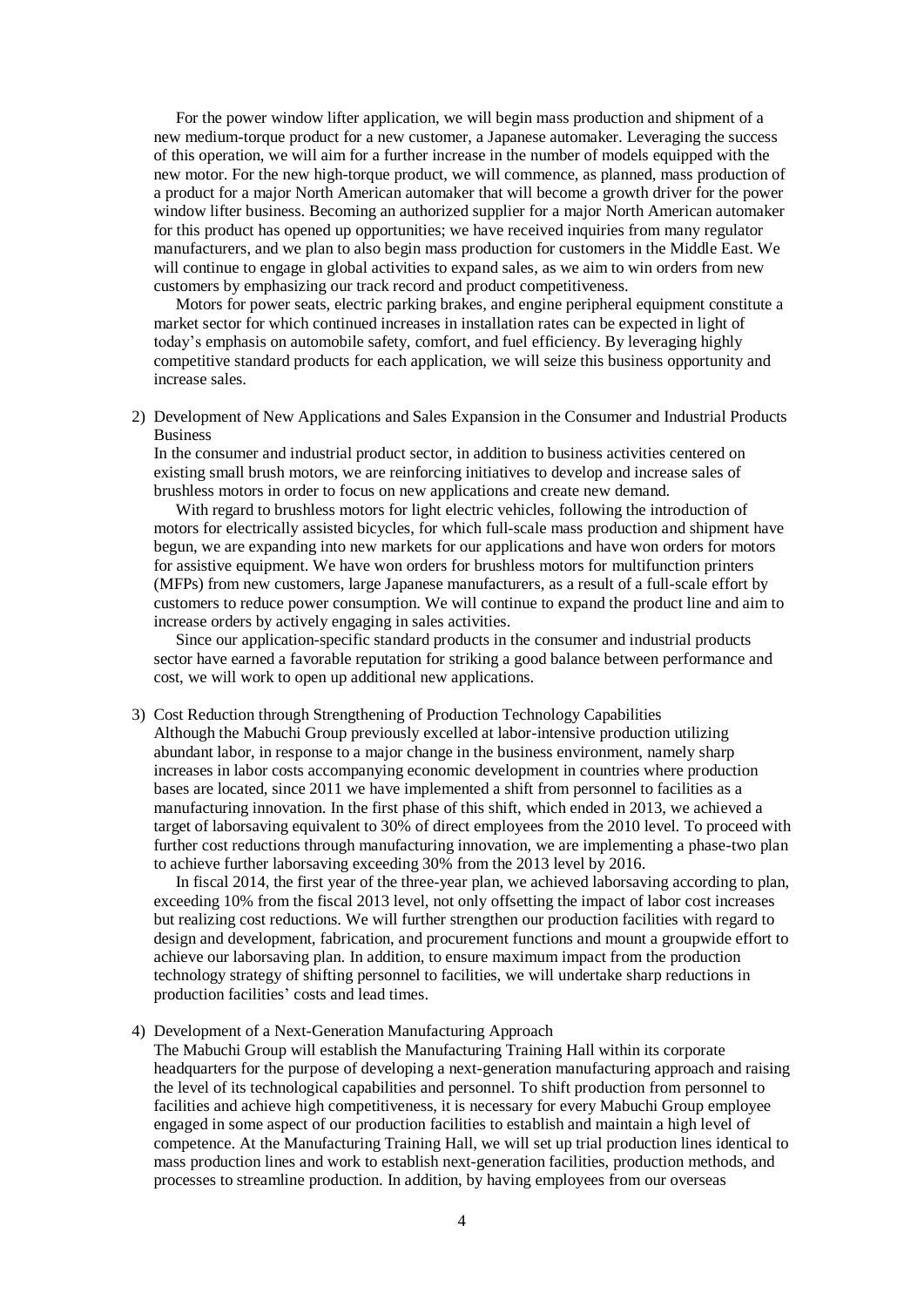production bases, which supply products globally, participate in this initiative and introduce at their own production bases optimal facilities that they themselves have helped establish, we will undertake global deployment of next-generation manufacturing.

5) Establishment of a Global Production and Supply Structure

In August 2014, Mabuchi established Mexico Mabuchi, a production subsidiary in Mexico, to address changes in manufacturing methods and to meet an increasing demand for motor production in locations near customers' manufacturing plants, particularly among customers dealing in medium-sized automotive motors, among other factors. In parallel with the construction of a plant building, Mexico Mabuchi will install production facilities and engage in personnel development utilizing the abovementioned Manufacturing Training Hall, with the aim of beginning test production of motors for power window lifters in 2015.

In addition, Kaohsiung Mabuchi, a production base in Taiwan that manufactures precision parts and production equipment, will streamline a mass production system for motors for power window lifters in order to expand supply capacity to meet robust demand for these motors. Through these initiatives, we will further strengthen our global production and supply structure.

|                                   |          |                                                                     |          | (Millions of Yen) |
|-----------------------------------|----------|---------------------------------------------------------------------|----------|-------------------|
|                                   |          | 71st fiscal term 72nd fiscal term 73rd fiscal term 74th fiscal term |          |                   |
|                                   | (FY2011) | (FY2012)                                                            | (FY2013) | (FY2014)          |
| Net sales                         | 78,886   | 85,254                                                              | 108,401  | 122,544           |
| Ordinary income                   | 4,926    | 10,510                                                              | 16,672   | 23,929            |
| Net income (loss)                 | (466)    | 6,385                                                               | 10,519   | 18,090            |
| Net income (loss) per share (Yen) | (6.65)   | 91.12                                                               | 150.10   | 258.02            |
| $ROE$ $(\%)$                      | $-0.3$   | 3.6                                                                 | 5.4      | 8.2               |
| Total assets                      | 181,351  | 196,702                                                             | 227,253  | 256,368           |
| Net assets                        | 168,538  | 181,372                                                             | 208,791  | 233,312           |
| Shareholders' equity ratio $(\%)$ | 92.9     | 92.2                                                                | 91.9     | 91.0              |
| Net assets per share (Yen)        | 2,405.18 | 2,588.38                                                            | 2,978.02 | 3,325.99          |
| Cash dividends per share (Yen)    | 100      | 100                                                                 | 140      | 214               |
| Dividend payout ratio (%)         |          | 54.9                                                                | 46.6     | 41.5              |
| Dividend on equity ratio (%)      | 2.0      | 2.0                                                                 | 2.5      | 3.4               |

### (4) Financial Highlights

(Notes)

- 1. Net income (loss) per share is calculated using the average number of outstanding shares during the period. Net assets per share are calculated based on the total number of shares outstanding at the end of the period.
- 2. Amounts less than one million yen for net sales, ordinary income, net income (loss), total assets and net assets are omitted. Amounts of net income (loss) per share and net assets per share are rounded to two decimal places.
- 3. Percentages for ROE, shareholders' equity ratio, dividend payout ratio and dividend on equity ratio are rounded to one decimal place.
- 4. Cash dividends per share, dividend payout ratio and dividend on equity ratio for the 74th fiscal term are projected figures calculated on the assumption that the resolution will be passed on the proposal for appropriation of retained earnings at the 74th Ordinary General Meeting of Shareholders.
- 5. As the Company's shares held by the ESOP Trust Utilizing Employee Shareholding Association are treated as treasury stock, the relevant number of shares is excluded from the average number of outstanding shares during the period in the calculation of net income per share and the dividend payout ratio for the 73rd and 74th fiscal term. Moreover, the relevant number of shares is excluded from the total number of shares outstanding at the end of the period in the calculation of net assets per share and the dividend on equity ratio.
- 6. As the Company conducted a stock split on January 1, 2015, in which each share of the Company's common stock was split into two shares, the per-share information was calculated as if the stock split had taken place at the beginning of the 71st fiscal term. Regarding cash dividends per share, the actual amount before the stock split is presented.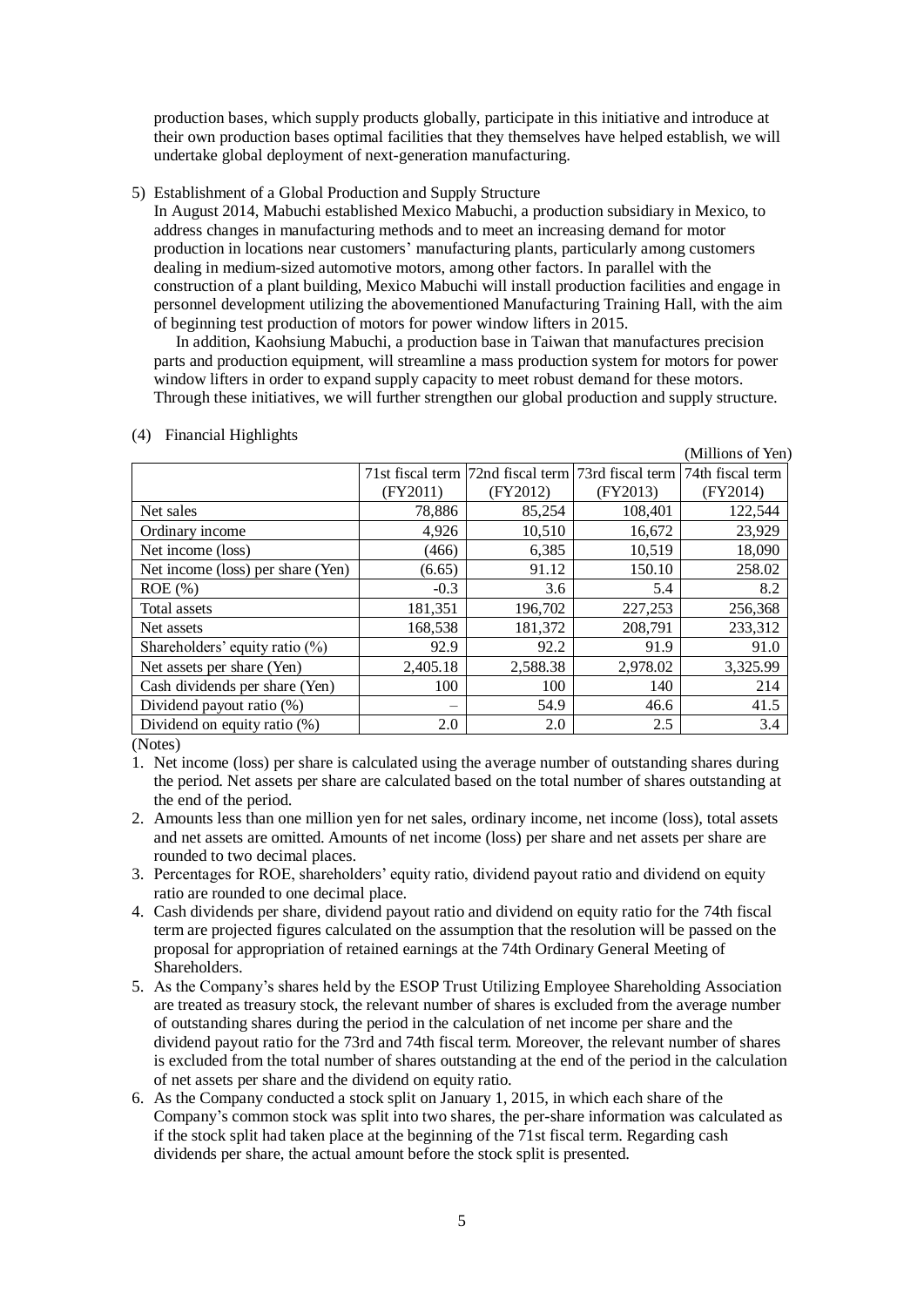(5) Major Businesses Conducted by the Mabuchi Group (As of December 31, 2014)

The Mabuchi Group, consisting of the Company and its 21 subsidiaries (of which 20 are consolidated subsidiaries), engages in the manufacture and sales of small motors used for automotive products, home appliances, power tools  $\&$  toys, precision  $\&$  office equipment and audio  $\&$  visual equipment, etc.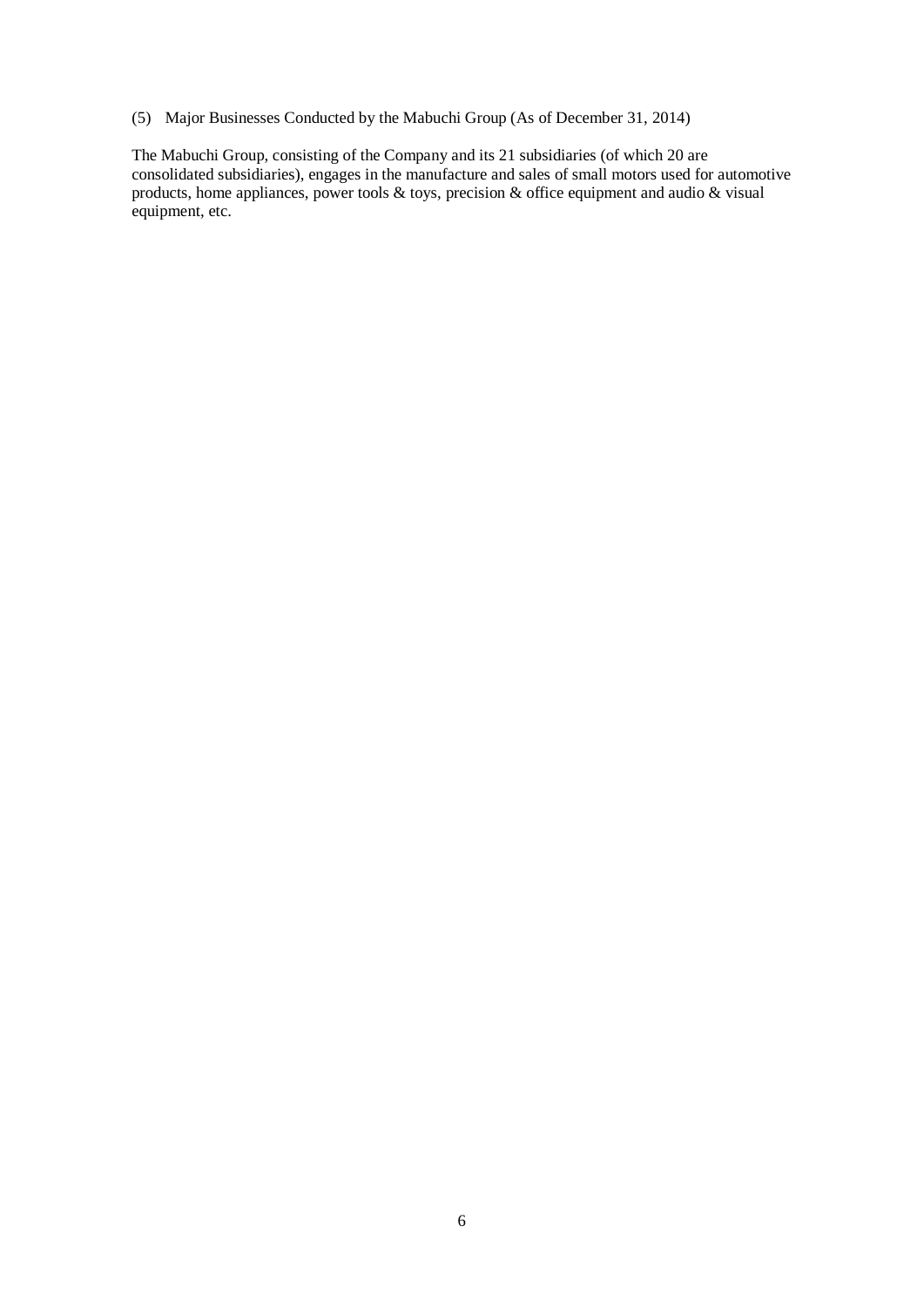# **2. Matters Relating to Stocks** (As of December 31, 2014)

| (1) Total Number of Shares Authorized: | 100,000,000                                                    |
|----------------------------------------|----------------------------------------------------------------|
| (2) Total Number of Shares Issued:     | 37,875,881<br>(Including $2,731,714$ shares of treasury stock) |
| (3) Number of Shareholders:            | 9.179<br>(Decreased by 960 from the end of the previous term)  |

### (4) Major Shareholders (Top 10)

|                                                      | Number of shares held | Percentage of       |
|------------------------------------------------------|-----------------------|---------------------|
| <b>Shareholders</b>                                  | (shares)              | shares held $(\% )$ |
| Takaichi Mabuchi                                     | 2,500,400             | 7.1                 |
| Mabuchi International Scholarship Foundation, Public |                       |                     |
| <b>Interest Incorporated Foundation</b>              | 1,500,000             | 4.3                 |
| The Master Trust Bank of Japan, Ltd. (Trust Account) | 1,287,100             | 3.7                 |
| Japan Trustee Services Bank, Ltd. (Trust Account)    | 1,252,800             | 3.6                 |
| Takashi Mabuchi                                      | 1,130,300             | 3.2                 |
| Tamotsu Mabuchi                                      | 1,130,207             | 3.2                 |
| Premiere Corporation                                 | 1,034,300             | 2.9                 |
| Taka Corporation Co., Ltd.                           | 1,028,000             | 2.9                 |
| TEXAS Inc.                                           | 1,028,000             | 2.9                 |
| STATE STREET BANK AND TRUST COMPANY 505225           | 575,928               | 1.6                 |
| $(NT - 1 - 1)$                                       |                       |                     |

(Notes)

1. In addition to the above, Mabuchi Motor Co., Ltd. retains 2,731,714 shares of treasury stock.

2. The number of shares of treasury stock is excluded from "Percentage of shares held." The percentages are rounded to one decimal place.

3. 78,200 shares held by the ESOP Trust Utilizing Employee Shareholding Association are included in the calculation of "Percentage of shares held."

#### (5) Other Significant Matters Relating to Stocks

#### 1) Stock split

The Company conducted a stock split on January 1, 2015, for the purpose of increasing the trading liquidity of the Company's stock and expanding the investor base, by lowering the face value of the Company's stock. In the stock split, each share of the Company's common stock was split into two shares. Consequently, the total number of shares authorized to be issued by the Company is 200,000,000 and the total number of shares issued after the stock split is 75,751,762.

As the effective date of said stock split was January 1, 2015, the number of shares before the stock split is presented in this section.

#### 2) ESOP Trust Utilizing Employee Shareholding Association

The Company introduced an employee incentive plan called the ESOP Trust Utilizing Employee Shareholding Association (hereinafter the "ESOP Trust") to further improve welfare programs for employees who support the Company's growth. The introduction of this plan also aims to enhance the Company's corporate value over the medium to long term by creating greater awareness of the Company's business performance and stock value among its employees.

The Company established a trust with those employee members of Mabuchi Motor Employee Shareholding Association (hereinafter "Our Shareholding Association") who meet certain requirements as its beneficiaries, and this trust, under the ESOP Trust, will acquire at one time the number of Company shares that Our Shareholding Association is expected to acquire between June 2013 and June 2018. Subsequently, the said trust will sell off the Company's shares to Our Shareholding Association on a predetermined day every month.

The number of shares that the ESOP Trust held as of the fiscal year-end was 78,200 shares.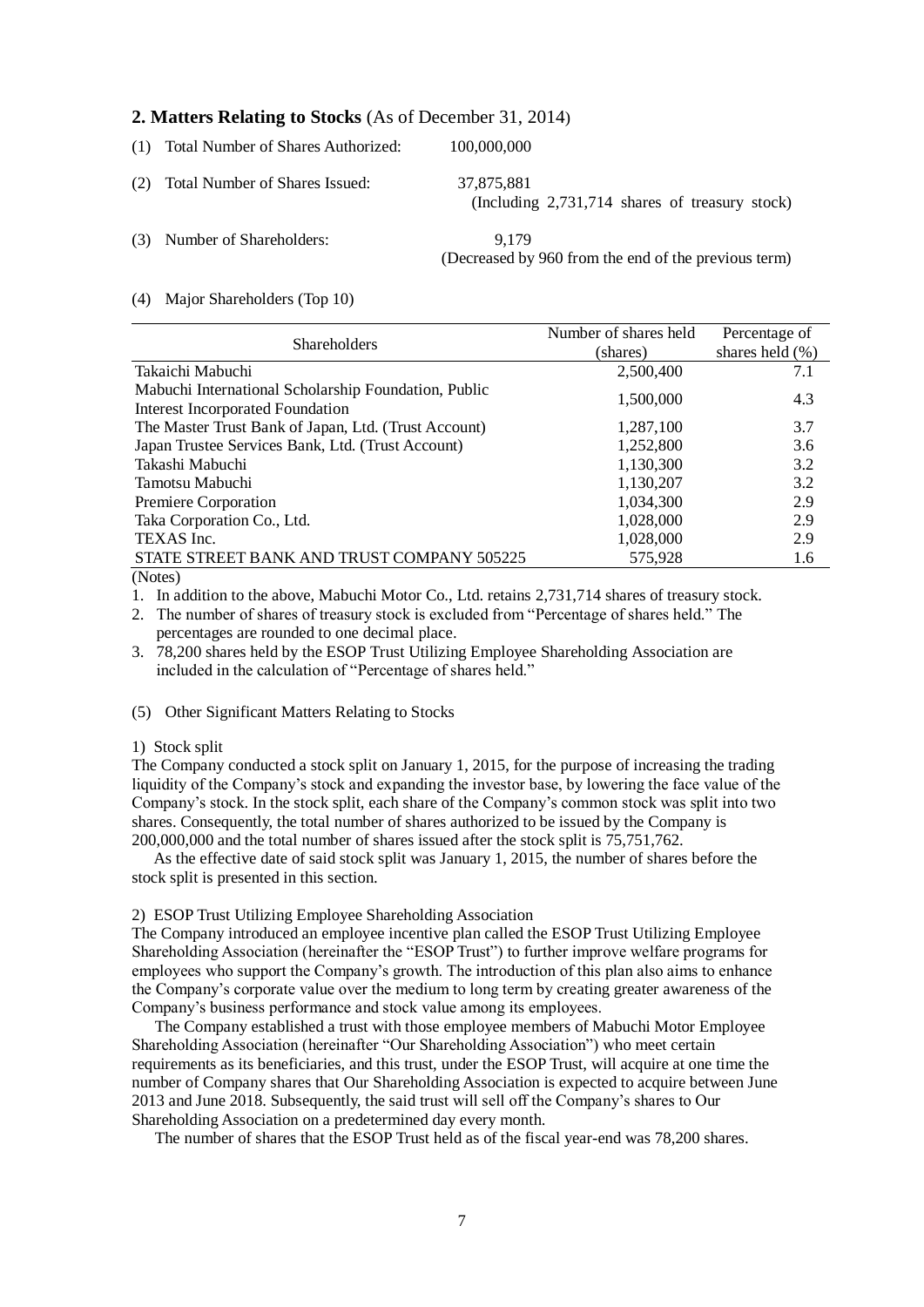# **3. Matters Concerning the Subscription Rights to Shares**

(1) Subscription Rights to Shares Held by the Company's Directors as of December 31, 2014.

Subscription rights to shares resolved at a meeting of the Board of Directors held March 28, 2013.

- 1) Designation of the Subscription Rights to Shares Mabuchi Motor Co., Ltd. 1st Subscription Rights to Shares
- 2) Number of the Subscription Rights to Shares 597 units
- 3) Number of Persons Granted the Subscription Rights to Shares Six (6) directors of the Company (excluding outside directors)
- 4) Type and Number of Shares Underlying the Subscription Rights to Shares 5,970 shares of the Company's common stock (10 shares per subscription right)
- 5) Subscription Amount for the Subscription Rights to Shares No subscription required in exchange for the subscription rights to shares
- 6) Value of the Property Invested in Exercising the Subscription Rights to Shares One (1) yen per share
- 7) Period for Exercising the Subscription Rights to Shares The period for exercising the subscription rights to shares shall be from May 21, 2013 to May 20, 2033.
- 8) Conditions for the Exercise of the Subscription Rights to Shares
	- i) A person who is allotted the subscription rights to shares (hereinafter "Subscription Right Holder") shall be allowed to exercise the subscription rights to shares, solely in a lump sum, only within a period of not later than ten (10) days following the next day after the date when he/she forfeits the director's position of the Company.
	- ii) In the event a Subscription Right Holder dies, his/her heir may exercise the subscription rights to shares, provided, however, that any person who has inherited the subscription rights to shares from the heir of an allotted person is not allowed to exercise the subscription rights to shares.

Subscription rights to shares resolved at a meeting of the Board of Directors held March 28, 2014.

- 1) Designation of the Subscription Rights to Shares Mabuchi Motor Co., Ltd. 2nd Subscription Rights to Shares
- 2) Number of the Subscription Rights to Shares 399 units
- 3) Number of Persons Granted the Subscription Rights to Shares Six (6) directors of the Company (excluding outside directors)
- 4) Type and Number of Shares Underlying the Subscription Rights to Shares 3,990 shares of the Company's common stock (10 shares per subscription right)
- 5) Subscription Amount for the Subscription Rights to Shares No subscription required in exchange for the subscription rights to shares
- 6) Value of the Property Invested in Exercising the Subscription Rights to Shares One (1) yen per share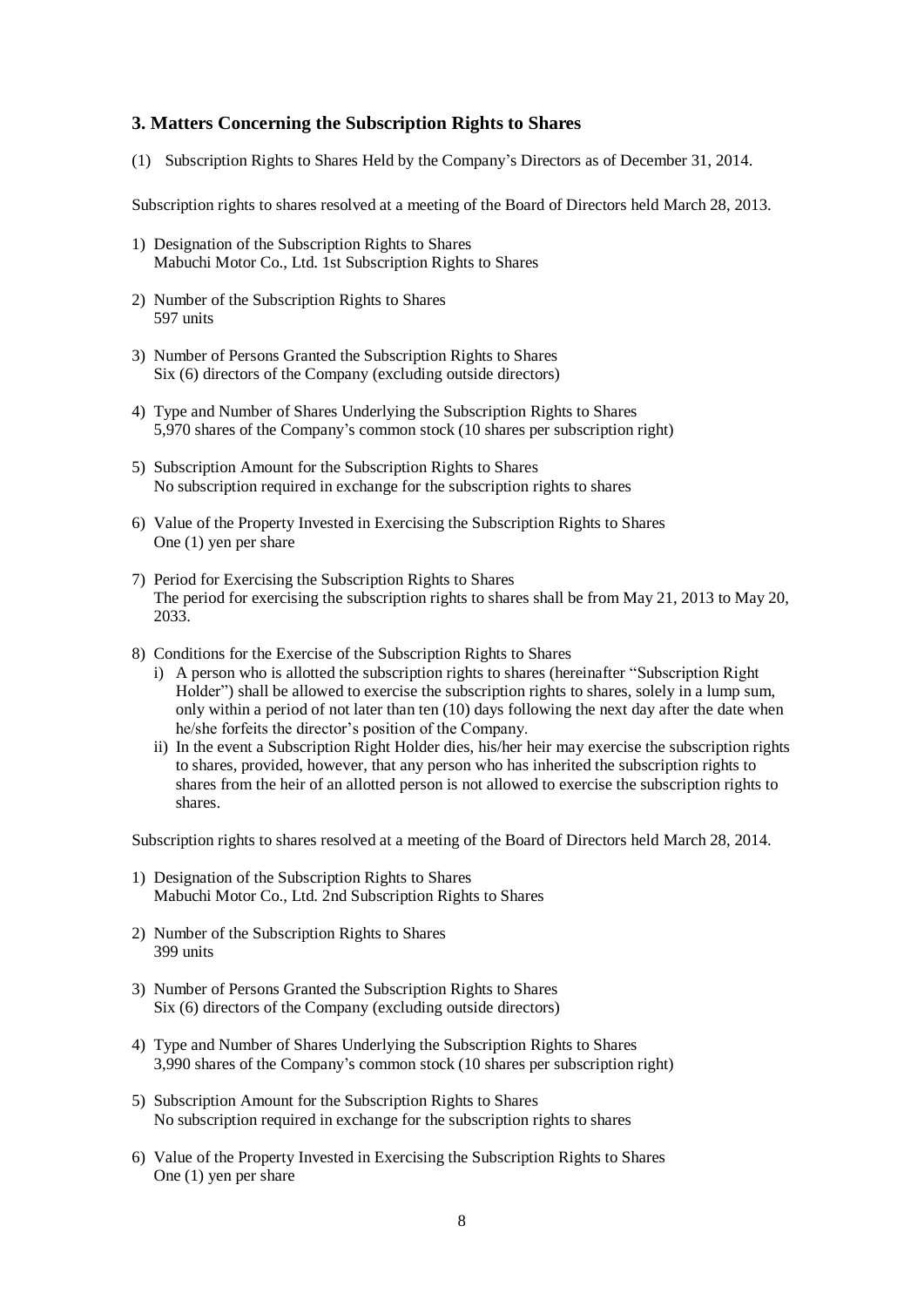- 7) Period for Exercising the Subscription Rights to Shares The period for exercising the subscription rights to shares shall be from April 22, 2014 to April 21, 2034.
- 8) Conditions for the Exercise of the Subscription Rights to Shares
	- i) A Subscription Right Holder shall be allowed to exercise the subscription rights to shares, solely in a lump sum, only within a period of not later than ten (10) days following the next day after the date when he/she forfeits the director's position of the Company.
	- ii) In the event a Subscription Right Holder dies, his/her heir may exercise the subscription rights to shares, provided, however, that any person who has inherited the subscription rights to shares from the heir of an allotted person is not allowed to exercise the subscription rights to shares.
- (2) Subscription Rights to Shares Granted to Employees during the Fiscal Year Under Review

None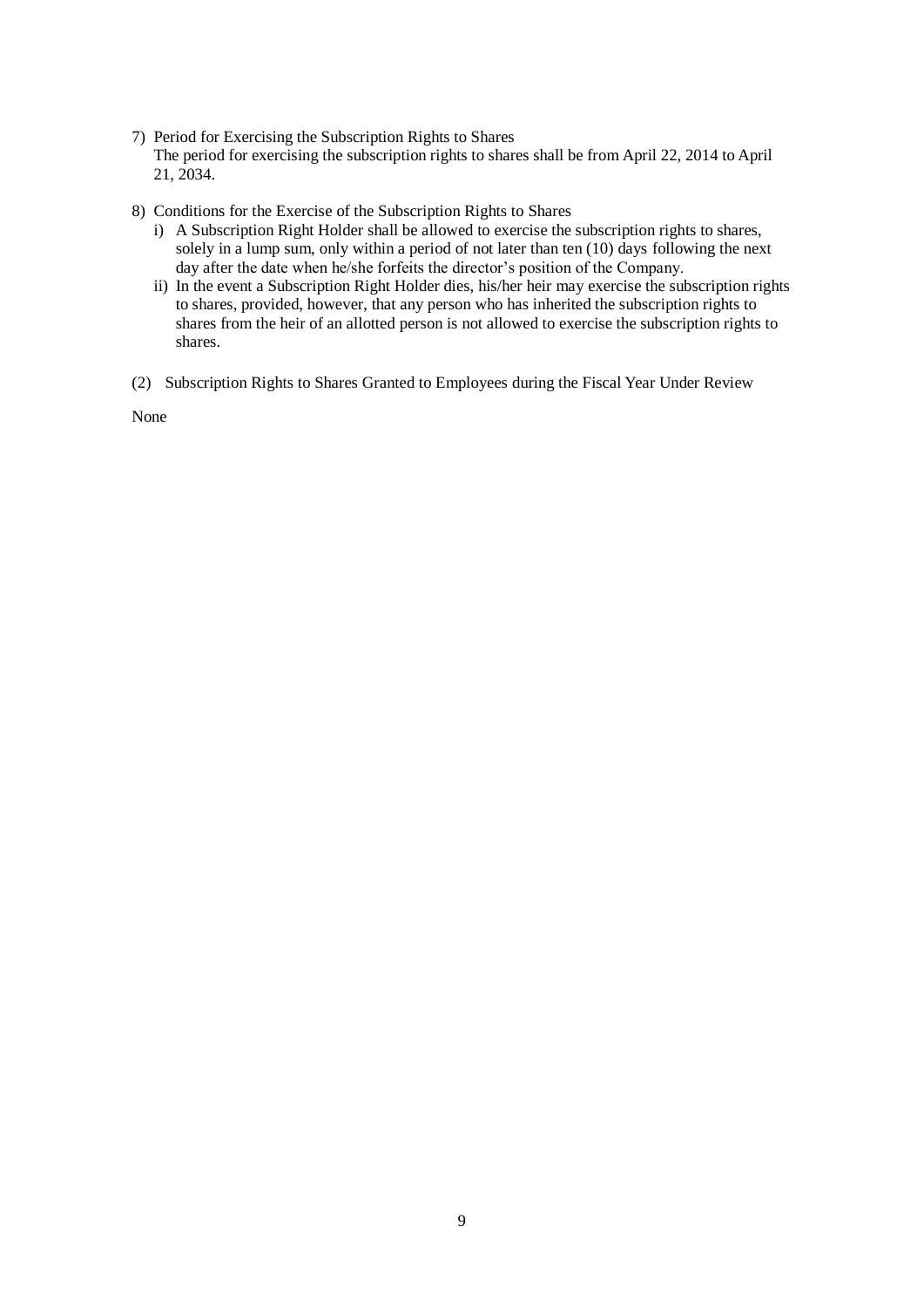# **4. Directors and Audit & Supervisory Board Members of the Company**

(1) Directors and Audit & Supervisory Board Members

(As of December 31, 2014)

| Position                                                | Name               | Duty and<br><b>Significant Positions Concurrently Held</b>                                                                |
|---------------------------------------------------------|--------------------|---------------------------------------------------------------------------------------------------------------------------|
| Representative Director<br>and Chairman                 | Shinji Kamei       |                                                                                                                           |
| <b>Representative Director</b><br>and President         | Hiroo Okoshi       | President and CEO                                                                                                         |
| <b>Executive Managing</b><br>Director                   | Takashi Kamei      | Senior Managing Executive Officer, in<br>charge of China Business and Operations<br>Control                               |
| Director                                                | Tadashi Takahashi  | Executive Officer and General Manager of<br>Research and Development Headquarters                                         |
| Director                                                | Akihiko Kitahashi  | Executive Officer and General Manager of<br>Sales & Marketing Headquarters                                                |
| Director                                                | Masato Itokawa     | Executive Officer and General Manager of<br>Quality Assurance Dept., in charge of<br>Quality and Environmental Management |
| Director                                                | Iwao Nakamura      |                                                                                                                           |
| Full-time Audit &<br><b>Supervisory Board</b><br>Member | Masahiro Gennaka   |                                                                                                                           |
| Audit & Supervisory<br><b>Board Member</b>              | Keiichi Horii      | Attorney, Joint Representative<br>South Toranomon Law Office<br>Outside Auditor of Sanwa Soko Co., Ltd.                   |
| Audit & Supervisory<br><b>Board Member</b>              | Nobutaka Motohashi | CPA,<br>Representative, Motohashi Nobutaka<br><b>Accounting Office</b><br>Outside Auditor of NAGAWA Co., Ltd.             |
| Audit & Supervisory<br><b>Board Member</b>              | Toru Masuda        | Attorney,<br>Representative, Masuda Toru Law Office<br>Director, Juutaku Loan Servicer Ltd.                               |

(Notes)

- 1. Director Iwao Nakamura is an outside director. The Company designated this one (1) outside director as an "independent officer" as stipulated by the Tokyo Stock Exchange and registered him thereat.
- 2. Audit & Supervisory Board Members Keiichi Horii, Nobutaka Motohashi and Toru Masuda are outside audit & supervisory board members. The Company designated these (3) three outside audit & supervisory board members as "independent officers" as stipulated by the Tokyo Stock Exchange and registered them thereat.
- 3. Audit & Supervisory Board Member Masahiro Gennaka has experience in corporate management as a former Director and President of a subsidiary of the Company and significant knowledge of finance and accounting.
- 4. Audit & Supervisory Board Member Keiichi Horii is an attorney. He is familiar with corporate legal affairs and has significant knowledge of finance and accounting.
- 5. Audit & Supervisory Board Member Nobutaka Motohashi is a certified public accountant and has professional knowledge of finance and accounting.
- 6. Audit & Supervisory Board Member Toru Masuda is an attorney. He is familiar with corporate legal affairs and has significant knowledge of finance and accounting.
- 7. The Company reinforces both business execution and supervision functions by entrusting directors with strategic decision making and supervision and giving Executive Officers the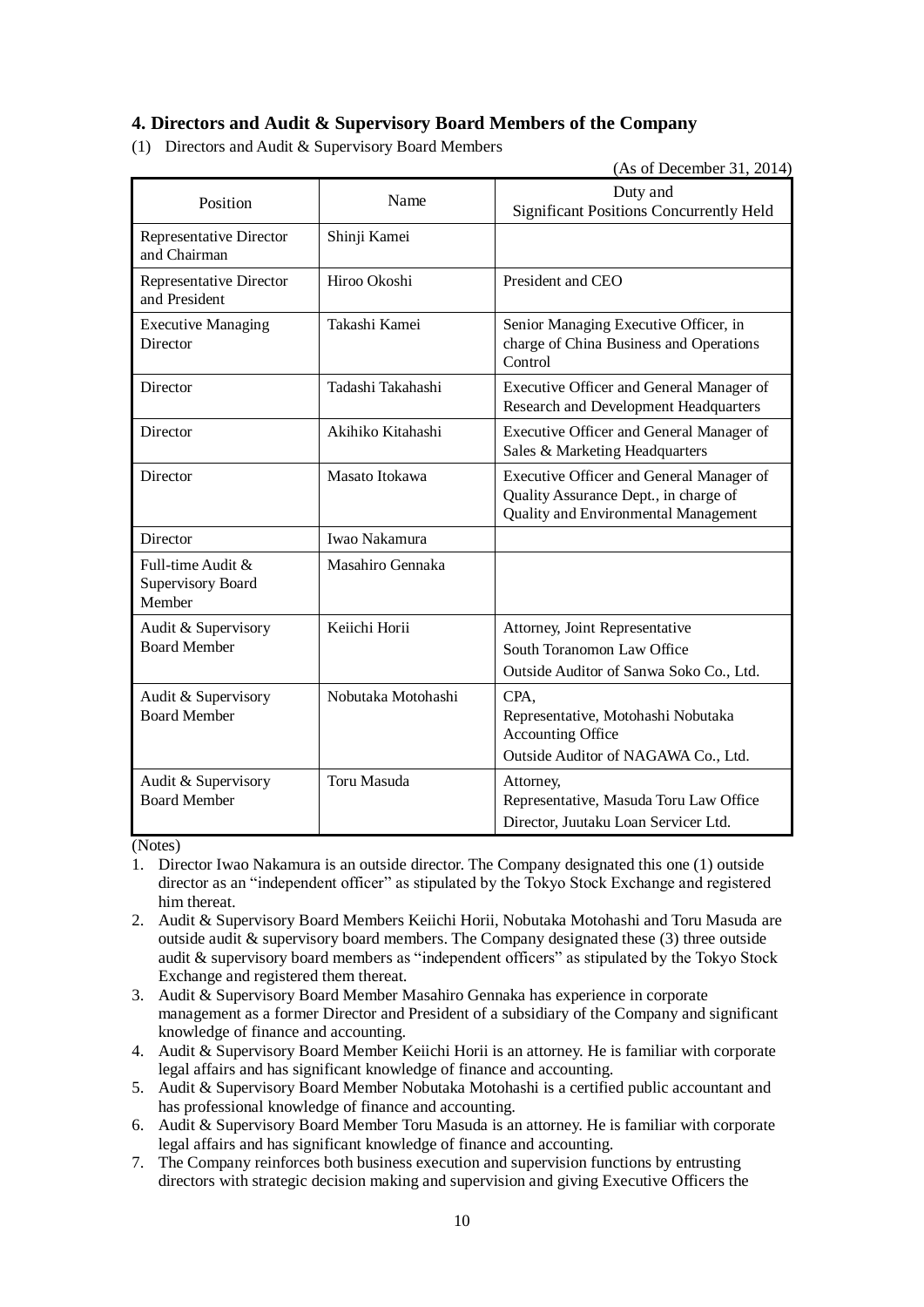authority of and responsibility for ordinary business execution. The Company also adopts the Executive Officer system to reinforce corporate governance.

| Name               | Areas of responsibility                                                                                 |
|--------------------|---------------------------------------------------------------------------------------------------------|
| Tadahito Iyoda     | Executive Officer and General Manager of Administration<br>Headquarters, in charge of Internal Controls |
| Chin Tai Yen       | Executive Officer; Chairman of the Board and President, MABUCHI<br>TAIWAN CO., LTD.                     |
| Katsuhiko Katayama | Executive Officer; Director of the Board and President, MABUCHI<br>MOTOR DALIAN CO., LTD.               |
| Tsuyoshi Nakamura  | Executive Officer and Deputy General Manager of Sales &<br><b>Marketing Headquarters</b>                |

Executive Officers who are not concurrently directors are as follows:

#### (2) Remuneration Paid to Directors and Audit & Supervisory Board Members

#### 1) Remuneration Paid

| Category                          | Number of persons<br>remunerated | Total amount of remuneration paid<br>(Millions of Yen) |
|-----------------------------------|----------------------------------|--------------------------------------------------------|
| Directors                         |                                  | 294                                                    |
| [of whom, Outside Directors]      | $\perp$                          |                                                        |
| Audit & Supervisory Board Members |                                  | 35                                                     |
| [of whom, Outside Audit &         | [3]                              | [23]                                                   |
| Supervisory Board Members]        |                                  |                                                        |

(Notes)

- 1. The amount of remuneration paid above includes subscription rights to shares of 24 million yen, which were granted to six (6) directors (excluding outside directors) as stock options pursuant to a resolution at the Board of Directors meeting held on March 28, 2014.
- 2. The amount of remuneration for directors includes 127 million yen in accrued bonuses due to directors, which was recognized as an expense during the fiscal year under review.
- 3. The amount of remuneration for directors does not include their salaries for their service as the Company's employees, which is 46 million yen (paid to three [3] directors/employees).
- 2) Policy for Decision Making on Remuneration, etc.

As a basic policy for determining remuneration for directors and audit  $\&$  supervisory board members, the Company set the amount at an appropriate level to clarify the area of responsibility of each director, outside director or audit & supervisory board member in the group management, enhance the transparency of management, give them incentives for raising business performance and corporate value, and secure and maintain highly capable human resources.

At the 66th Ordinary General Meeting of Shareholders of the Company held on March 29, 2007, it was approved that the remuneration of directors (the ceiling amount of total remuneration) shall consist of monthly fixed payments within 15 million yen (excluding salaries for service as the Company's employees) and variable payments within 0.7% of consolidated net income for each business year (which does not include consolidated business results-based remuneration for directors) with a ceiling amount of 200 million yen. With regard to remuneration for audit  $&$  supervisory board members (the ceiling amount of total remuneration), a fixed monthly remuneration amount within 4 million yen was approved.

A fixed amount of remuneration for each director was determined, taking into account each director's position, assignment, other companies' standards and changes in the management environment, etc. The variable amounts are determined by each individual's business performance assessed using certain evaluation indices. With regard to remuneration for outside directors, because they are independent of business execution, fixed monthly remuneration that is not affected by business results is paid to each outside director.

As audit & supervisory board members are independent of business execution, like outside directors, fixed monthly remuneration that is not affected by business results is paid to each audit  $&$  supervisory board member and the amount for each audit  $&$  supervisory board member is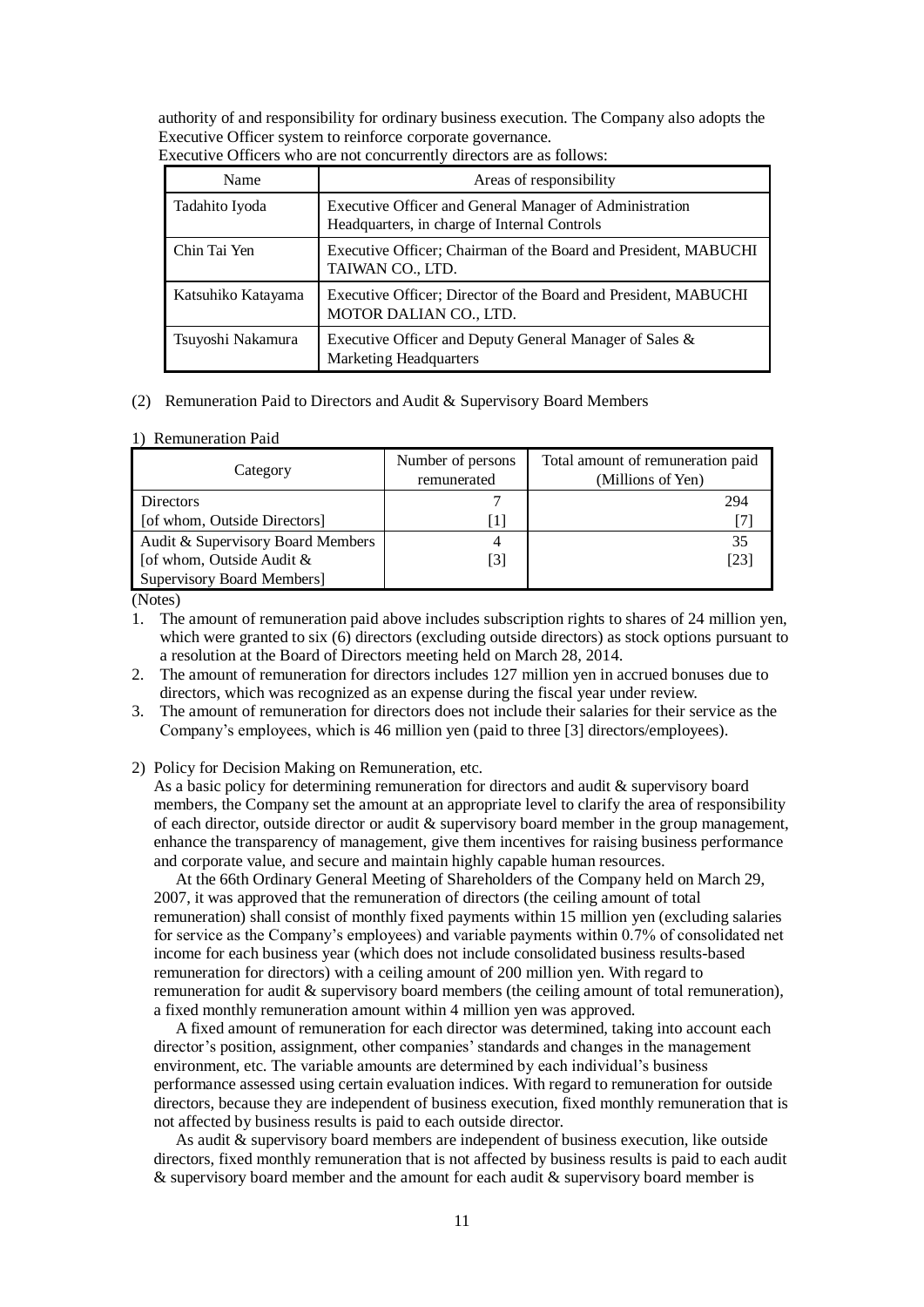determined by negotiation among the audit & supervisory board members.

Moreover, it was decided at the 72nd Ordinary General Meeting of Shareholders held on March 28, 2013, that stock-compensation-type stock options targeting directors of the Company (excluding outside directors) be implemented as the long-term incentives for directors, and that subscription rights to shares as stock options be allotted to the eligible directors within a cap of 60 million yen annually, separately from the aforementioned amount of remuneration. The decisions of the timing for granting the subscription rights to shares and their distribution to each director were also approved to be left to the resolution of the Board of Directors that is made based on the basic policy described above.

The retirement allowance system for directors and audit & supervisory board members was abolished at the closing of the 67th Ordinary General Meeting of Shareholders of the Company held on March 28, 2008.

- (3) Matters Concerning Outside Officers (Outside Directors and Audit & Supervisory Board Members)
- 1) Representative Positions at Different Companies Concurrently Assumed by the Company's Officers and the Relation between those Companies and MABUCHI MOTOR CO., LTD.
	- i) Audit & Supervisory Board Member Keiichi Horii also serves as an outside auditor at Sanwa Soko Co., Ltd. There has been no trading or other special relationship between Sanwa Soko Co., Ltd. and the Company.
	- ii) Audit & Supervisory Board Member Nobutaka Motohashi also serves as an outside auditor at NAGAWA Co., Ltd. There has been no trading or other special relationship between NAGAWA Co., Ltd. and the Company.
	- iii) Audit & Supervisory Board Member Toru Masuda also serves as a director of Juutaku Loan Servicer Ltd. There has been no trading or other special relationship between Juutaku Loan Servicer Ltd. and the Company.

|                     | Activities                                                                     |
|---------------------|--------------------------------------------------------------------------------|
| Director            | Attended all 20 meetings of the Board of Directors held during the fiscal year |
| Iwao Nakamura       | under review. Based on his ample experience as a company executive over the    |
|                     | years and from a position independent of the Company's management, he          |
|                     | provided advice and made propositions to ensure the legality, adequacy and     |
|                     | fairness of decision making and business execution.                            |
| Audit $\&$          | Attended all 20 meetings of the Board of Directors and all 9 meetings of the   |
| Supervisory         | Audit & Supervisory Board held during the fiscal year under review. Based on   |
| <b>Board Member</b> | his ample experience and professional viewpoints on corporate legal affairs as |
| Keiichi Horii       | an attorney and from a position independent of the Company's management,       |
|                     | he provided advice and made propositions to ensure the legality, adequacy and  |
|                     | fairness of decision making and business execution.                            |
| Audit $\&$          | Attended all 20 meetings of the Board of Directors and all 9 meetings of the   |
| Supervisory         | Audit & Supervisory Board held during the fiscal year under review. Based on   |
| <b>Board Member</b> | his ample experience and professional viewpoints in corporate accounting       |
| Nobutaka            | audits as a certified public accountant and from a position independent of the |
| Motohashi           | Company's management, he provided advice and made propositions to ensure       |
|                     | the legality, adequacy and fairness of decision making and business execution. |
| Audit &             | Attended all 20 meetings of the Board of Directors and all 9 meetings of the   |
| Supervisory         | Audit & Supervisory Board held during the fiscal year under review. Based on   |
| <b>Board Member</b> | his ample experience and professional viewpoints on corporate legal affairs as |
| Toru Masuda         | an attorney and from a position independent of the Company's management,       |
|                     | he provided advice and made propositions to ensure the legality, adequacy and  |
|                     | fairness of decision making and business execution.                            |

#### 2) Major Activities during the Fiscal Year under Review

3) Outline of Limited Liability Agreements

As per Article 427, Paragraph 1, of the Companies Act and the Company's Articles of Incorporation, the Company entered into an agreement with one (1) outside director and three (3)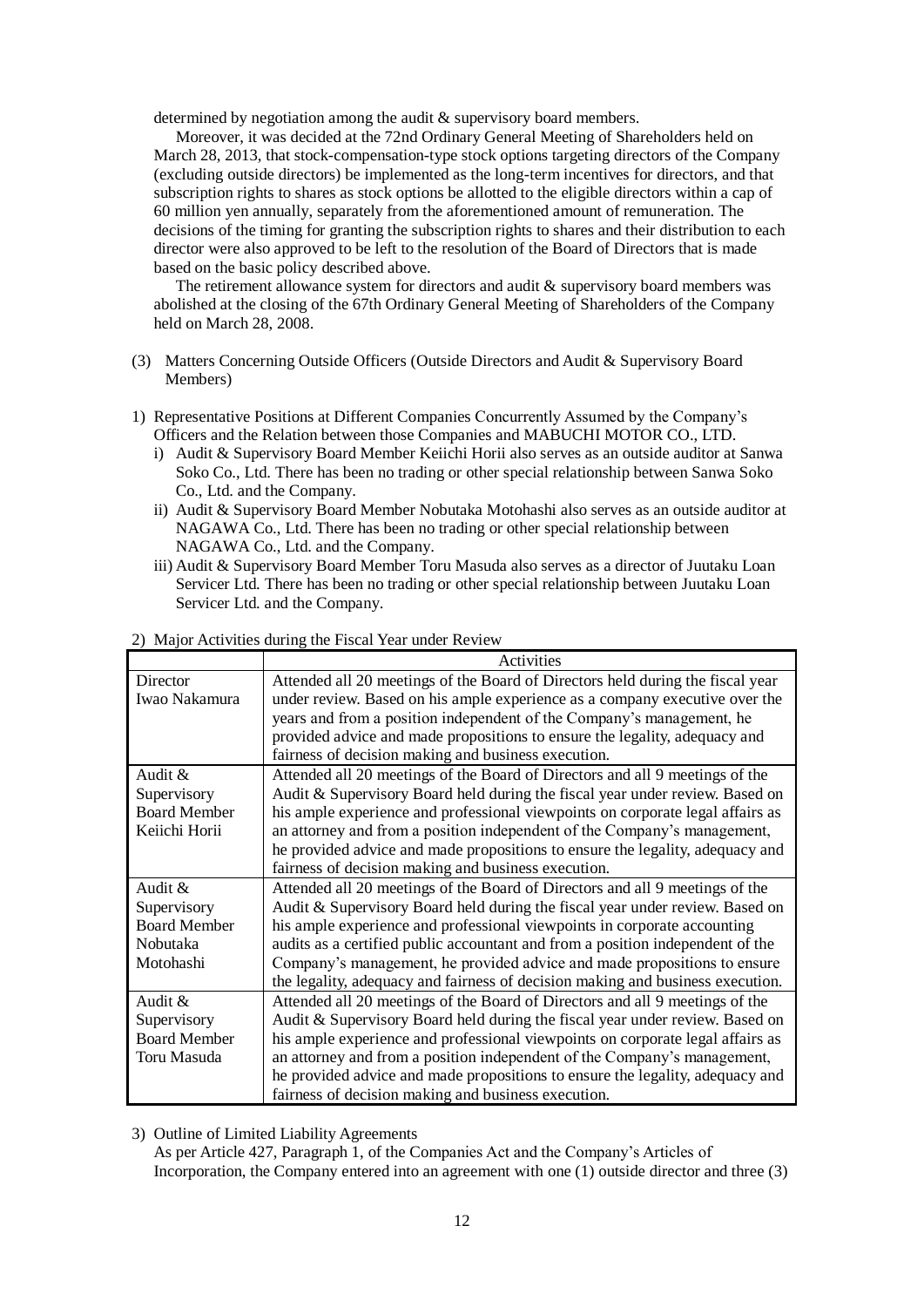outside audit  $\&$  supervisory board members to limit their liabilities for damages as provided in Article 423, Paragraph 1, of the Companies Act. The limit of liabilities under the agreement shall be the amount set forth in the relevant laws and regulations.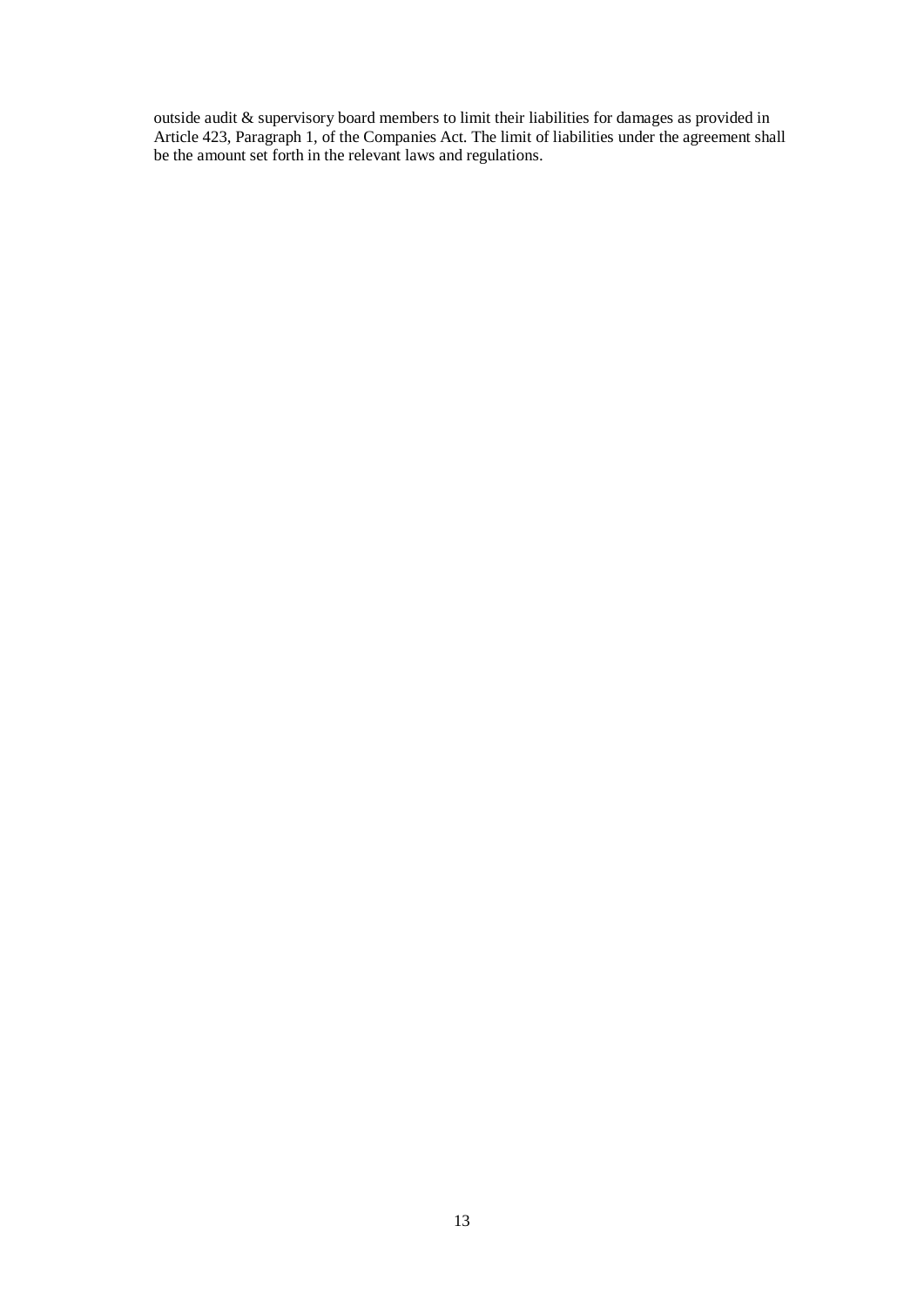# **Consolidated Balance Sheet**

(As of December 31, 2014)

|                                     |         |                                            | (Millions of yen) |
|-------------------------------------|---------|--------------------------------------------|-------------------|
| Item                                | Amount  | Item                                       | Amount            |
| (Assets)                            | 256,368 | (Liabilities)                              | 23,055            |
| <b>Current assets</b>               | 181,154 | <b>Current liabilities</b>                 | 18,926            |
| Cash and bank deposits              | 110,808 | Trade notes and accounts payable           | 7,035             |
| Trade notes and accounts receivable | 23,333  | Short-term loans payable                   | 113               |
| Short-term investments              | 12,414  | Accrued income taxes                       | 3,079             |
| Merchandises and finished goods     | 20,179  | Accrued bonuses due to employees           | 192               |
| Work in process                     | 1,585   | Accrued bonuses due to directors           | 127               |
| Raw materials and supplies          | 7,283   | Deferred tax liabilities-current           | 58                |
| Deferred tax assets-current         | 1,635   | Other current liabilities                  | 8,319             |
| Other current assets                | 3,980   | Long-term liabilities                      | 4,129             |
| Allowance for doubtful receivables  | (67)    | Long-term loans payable                    | 283               |
| <b>Fixed assets</b>                 | 75,214  | Net defined benefit liability              | 1,461             |
| Property, plant and equipment       | 54,008  | Asset retirement obligations               | 17                |
| Buildings and structures            | 20,051  | Deferred tax liabilities-non-current       | 2,095             |
| Machinery, equipment and vehicles   | 19,931  | Other long-term liabilities-non-current    | 271               |
| Tools, furniture and fixture        | 3,623   | (Net assets)                               | 233,312           |
| Land                                | 6,031   | <b>Shareholders' equity</b>                | 213,720           |
| Construction in progress            | 4,370   | <b>Common stock</b>                        | 20,704            |
| <b>Intangible assets</b>            | 890     | Additional paid-in capital                 | 20,419            |
| <b>Investments and other assets</b> | 20,314  | <b>Retained earnings</b>                   | 192,606           |
| Investment securities               | 18,885  | <b>Treasury stock</b>                      | (20, 010)         |
| Long-term loans receivable          | 2       | Accumulated other comprehensive income     | 19,537            |
| Deferred tax assets-non-current     | 367     | Net unrealized holding gains on securities | 1,968             |
| Other investments and other assets  | 1,094   | Foreign currency translation adjustment    | 18,311            |
| Allowance for doubtful receivables  | (33)    | Remeasurements of defined benefit plans    | (742)             |
|                                     |         | Subscription rights to shares              | 54                |
| <b>Total assets</b>                 | 256,368 | <b>Total liabilities and net assets</b>    | 256,368           |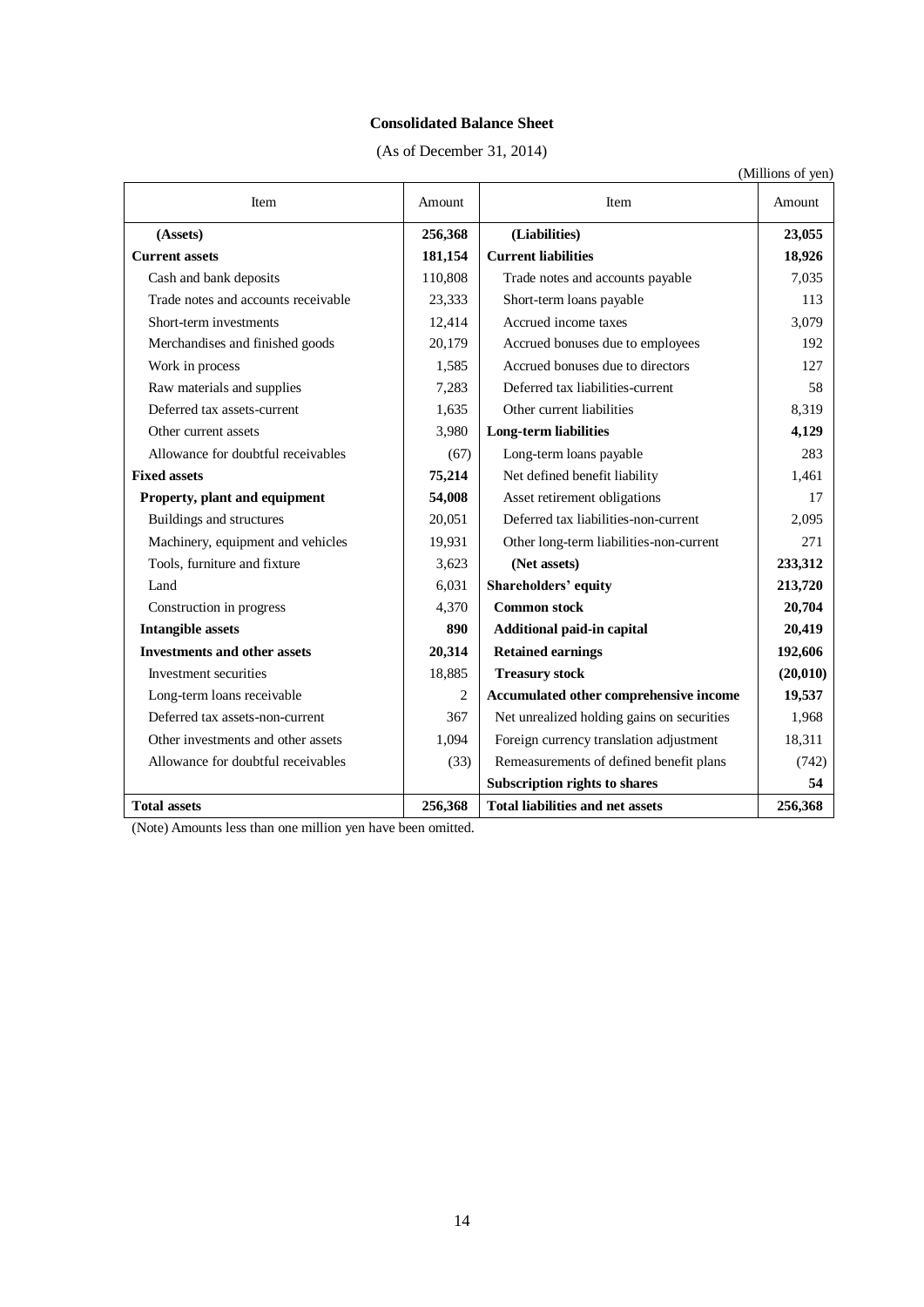# **Consolidated Statement of Income**

(For the year ended December 31, 2014)

| Item                                                     | Amount | (Millions of yen)           |
|----------------------------------------------------------|--------|-----------------------------|
| <b>Net sales</b><br>Cost of sales<br><b>Gross profit</b> |        | 122,544<br>86,929<br>35,614 |
| Selling, general and administrative expenses             | 18,739 |                             |
| <b>Operating income</b>                                  |        | 16,875                      |
| Non-operating income                                     |        |                             |
| Interest income                                          | 548    |                             |
| Dividend income                                          | 167    |                             |
| Foreign exchange gains                                   | 5,124  |                             |
| Gain on sales of raw material scrap                      | 1,162  |                             |
| Other                                                    | 420    | 7,423                       |
| Non-operating expenses                                   |        |                             |
| Stock-related expenses                                   | 40     |                             |
| Non-deductible consumption tax                           | 83     |                             |
| Other                                                    | 244    | 368                         |
| <b>Ordinary income</b>                                   |        | 23,929                      |
| <b>Extraordinary income</b>                              |        |                             |
| Gain on disposal of fixed assets                         | 8      |                             |
| Gain on sales of investment securities                   | 342    | 351                         |
| <b>Extraordinary loss</b>                                |        |                             |
| Loss on disposal of fixed assets                         | 251    |                             |
| Provision for business structure improvement             | 434    | 685                         |
| Income before income taxes                               |        | 23,595                      |
| Current                                                  | 6,210  |                             |
| Deferred                                                 | (705)  | 5,504                       |
| Income before minority interests                         |        | 18,090                      |
| <b>Net income</b>                                        |        | 18,090                      |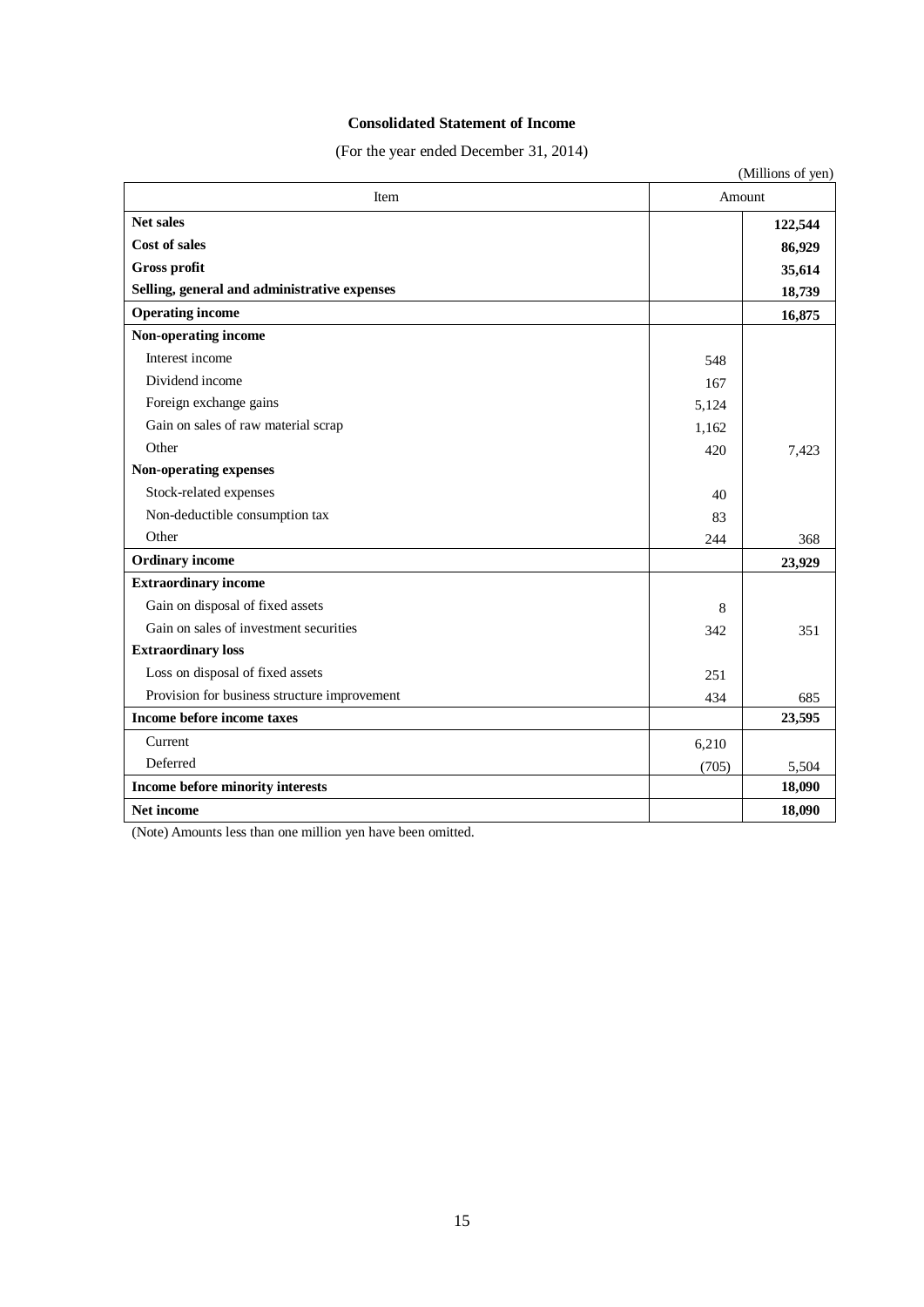# **Consolidated Statement of Changes in Net Assets**

(For the year ended December 31, 2014)

|                                                         |                      |                               |                      |                | (Millions of yen)                |
|---------------------------------------------------------|----------------------|-------------------------------|----------------------|----------------|----------------------------------|
|                                                         | Shareholders' equity |                               |                      |                |                                  |
|                                                         | Common stock         | Additional<br>paid-in capital | Retained<br>earnings | Treasury stock | Total<br>shareholders'<br>equity |
| Beginning balance                                       | 20,704               | 20,419                        | 180,490              | (20,084)       | 201,529                          |
| Changes of items during the<br>period                   |                      |                               |                      |                |                                  |
| Cash dividend (Note: 1)                                 |                      |                               | (3,057)              |                | (3,057)                          |
| Cash dividend<br>(Interim dividends)                    |                      |                               | (2,917)              |                | (2,917)                          |
| Net income                                              |                      |                               | 18,090               |                | 18,090                           |
| Purchase of treasury stock                              |                      |                               |                      | (12)           | (12)                             |
| Disposal of treasury stock                              |                      |                               |                      | 86             | 86                               |
| Net changes of items other<br>than shareholders' equity |                      |                               |                      |                |                                  |
| Total changes of items<br>during the period             |                      |                               | 12,116               | 74             | 12,190                           |
| Ending balance                                          | 20,704               | 20,419                        | 192,606              | (20,010)       | 213,720                          |

(Millions of yen)

|                                                         |                                                                  | Accumulated other comprehensive income           |                                                    |                                                          |                                     |                     |
|---------------------------------------------------------|------------------------------------------------------------------|--------------------------------------------------|----------------------------------------------------|----------------------------------------------------------|-------------------------------------|---------------------|
|                                                         | Net.<br>unrealized<br>holding gains<br>(losses) on<br>securities | Foreign<br>currency<br>translation<br>adjustment | Remeasure-<br>ments of<br>defined<br>benefit plans | Total<br>accumulated<br>other<br>comprehensive<br>income | Subscription<br>rights to<br>shares | Total net<br>assets |
| Beginning balance                                       | 2,162                                                            | 5,069                                            |                                                    | 7,232                                                    | 29                                  | 208,791             |
| Changes of items during the<br>period                   |                                                                  |                                                  |                                                    |                                                          |                                     |                     |
| Cash dividend (Note: 1)                                 |                                                                  |                                                  |                                                    |                                                          |                                     | (3,057)             |
| Cash dividend<br>(Interim dividends)                    |                                                                  |                                                  |                                                    |                                                          |                                     | (2,917)             |
| Net income                                              |                                                                  |                                                  |                                                    |                                                          |                                     | 18,090              |
| Purchase of treasury stock                              |                                                                  |                                                  |                                                    |                                                          |                                     | (12)                |
| Disposal of treasury stock                              |                                                                  |                                                  |                                                    |                                                          |                                     | 86                  |
| Net changes of items other<br>than shareholders' equity | (193)                                                            | 13,242                                           | (742)                                              | 12,305                                                   | 24                                  | 12,330              |
| Total changes of items<br>during the period             | (193)                                                            | 13,242                                           | (742)                                              | 12,305                                                   | 24                                  | 24,520              |
| Ending balance                                          | 1,968                                                            | 18,311                                           | (742)                                              | 19,537                                                   | 54                                  | 233,312             |

(Notes)

1. The dividends were paid as appropriations of retained earnings based on a resolution at the ordinary general meeting of shareholders held in March 2014.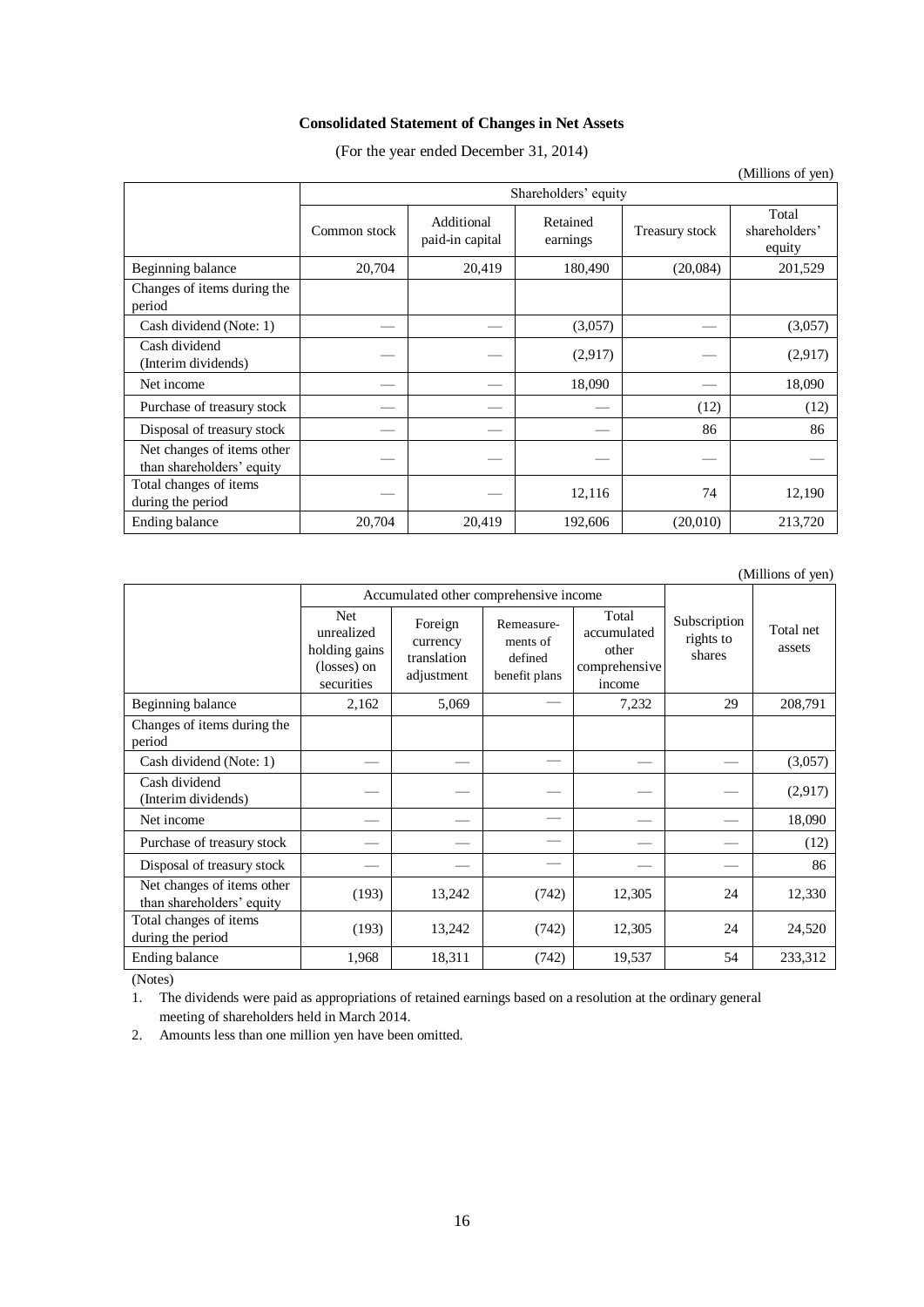### <Reference>

# **Consolidated Statement of Comprehensive Income**

(For the year ended December 31, 2014)

|                                                           | (Millions of yen) |
|-----------------------------------------------------------|-------------------|
| Item                                                      | Amount            |
| Income before minority interests                          | 18,090            |
| Other comprehensive income                                |                   |
| Net unrealized holding gains (losses) on securities       | (193)             |
| Foreign currency translation adjustment                   | 13,242            |
| Total other comprehensive income                          | 13,048            |
| <b>Comprehensive income</b>                               | 31,139            |
| Comprehensive income attributable to                      |                   |
| Comprehensive income attributable to owners of the parent | 31,139            |
| Comprehensive income attributable to minority interests   |                   |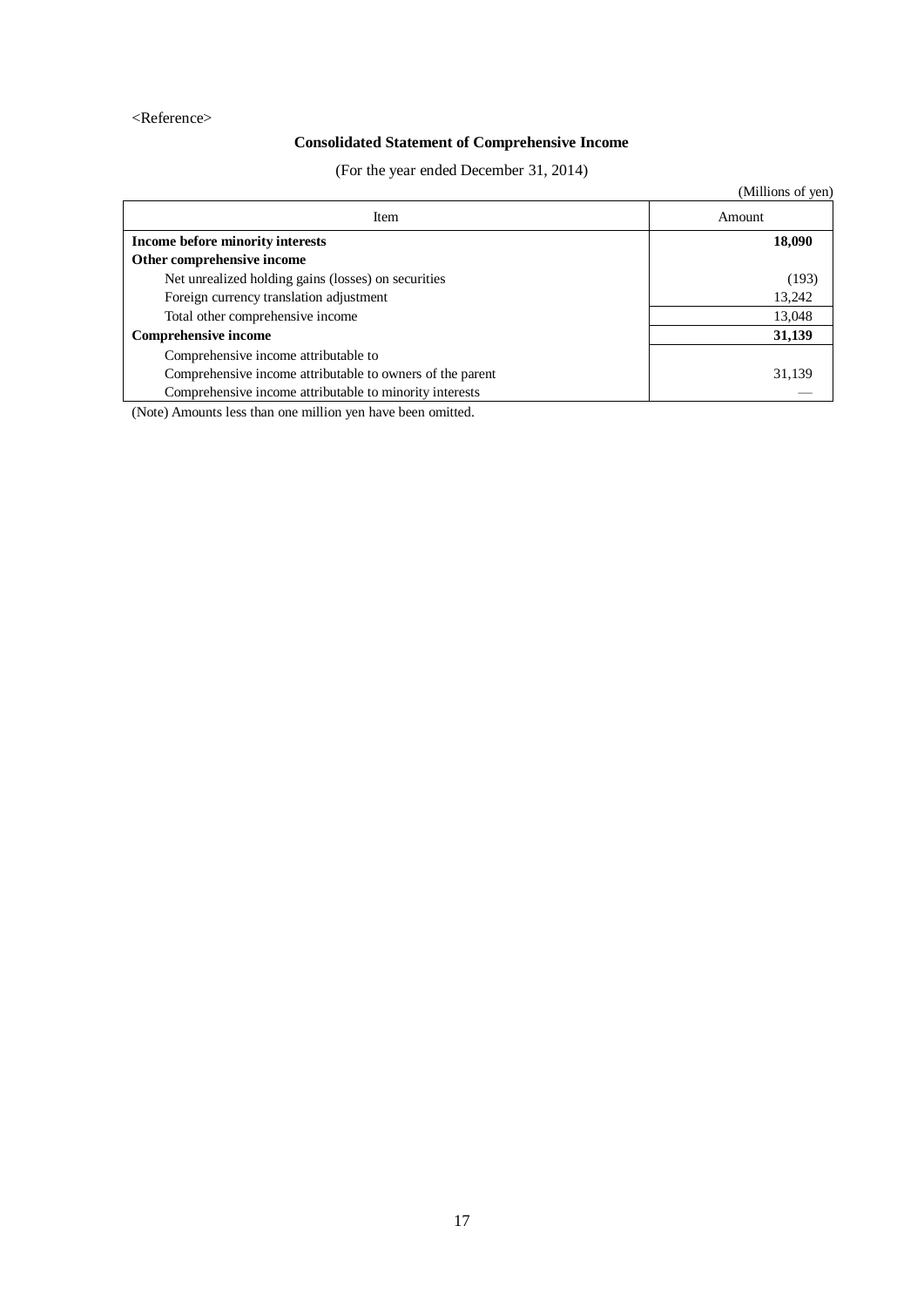### <Reference>

# **Consolidated Statement of Cash Flows**

(For the year ended December 31, 2014)

|                                                                          | (Millions of yen) |
|--------------------------------------------------------------------------|-------------------|
| Item                                                                     | Amount            |
| <b>Cash flows from operating activities</b>                              |                   |
| Income before income taxes                                               | 23,595            |
| Depreciation and amortization                                            | 5,066             |
| Increase (Decrease) in allowance for retirement benefits, net payments   | (483)             |
| Increase (Decrease) in net defined benefit liability                     | 452               |
| Interest and dividends income                                            | (715)             |
| Foreign exchange losses (gains)                                          | (1, 432)          |
| Loss (Gain) on sales of short-term investments and investment securities | (342)             |
| Loss (Gain) on disposal of fixed assets                                  | 242               |
| Decrease (Increase) in trade notes and accounts receivable               | (1,738)           |
| Decrease (Increase) in inventories                                       | (1,731)           |
| Increase (Decrease) in trade notes and accounts payable                  | 788               |
| Other, net                                                               | (1,213)           |
| Sub total                                                                | 22,488            |
| Interest and dividends received                                          | 723               |
| Interest paid                                                            | (0)               |
| Income taxes paid                                                        | (5,092)           |
| Net cash provided by operating activities                                | 18,118            |
| <b>Cash flows from investing activities</b>                              |                   |
| Increase of time deposits                                                | (16,070)          |
| Proceeds from withdrawal of time deposits                                | 14,422            |
| Purchase of short-term investments                                       | (7,995)           |
| Proceeds from sales of short-term investments                            | 7,600             |
| Purchase of fixed assets                                                 | (9,838)           |
| Proceeds from sales of fixed assets                                      | 31                |
| Purchase of investment securities                                        | (2,066)           |
| Proceeds from sales of investment securities                             | 2,070             |
| Other, net                                                               | (132)             |
| Net cash used in investing activities                                    | (11, 977)         |
| <b>Cash flows from financing activities</b>                              |                   |
| Repayment of long-term loans payable                                     | (113)             |
| Cash dividends paid                                                      | (5,974)           |
| Purchase of treasury stock                                               | (12)              |
| Proceeds from sales of treasury stock                                    | 86                |
| Net cash used in financing activities                                    | (6, 014)          |
| Effect of exchange rate changes on cash and cash equivalents             | 6,631             |
| Net increase (decrease) in cash and cash equivalents                     | 6,758             |
| Cash and cash equivalents at beginning of period                         | 102,462           |
| Cash and cash equivalents at end of period                               | 109,220           |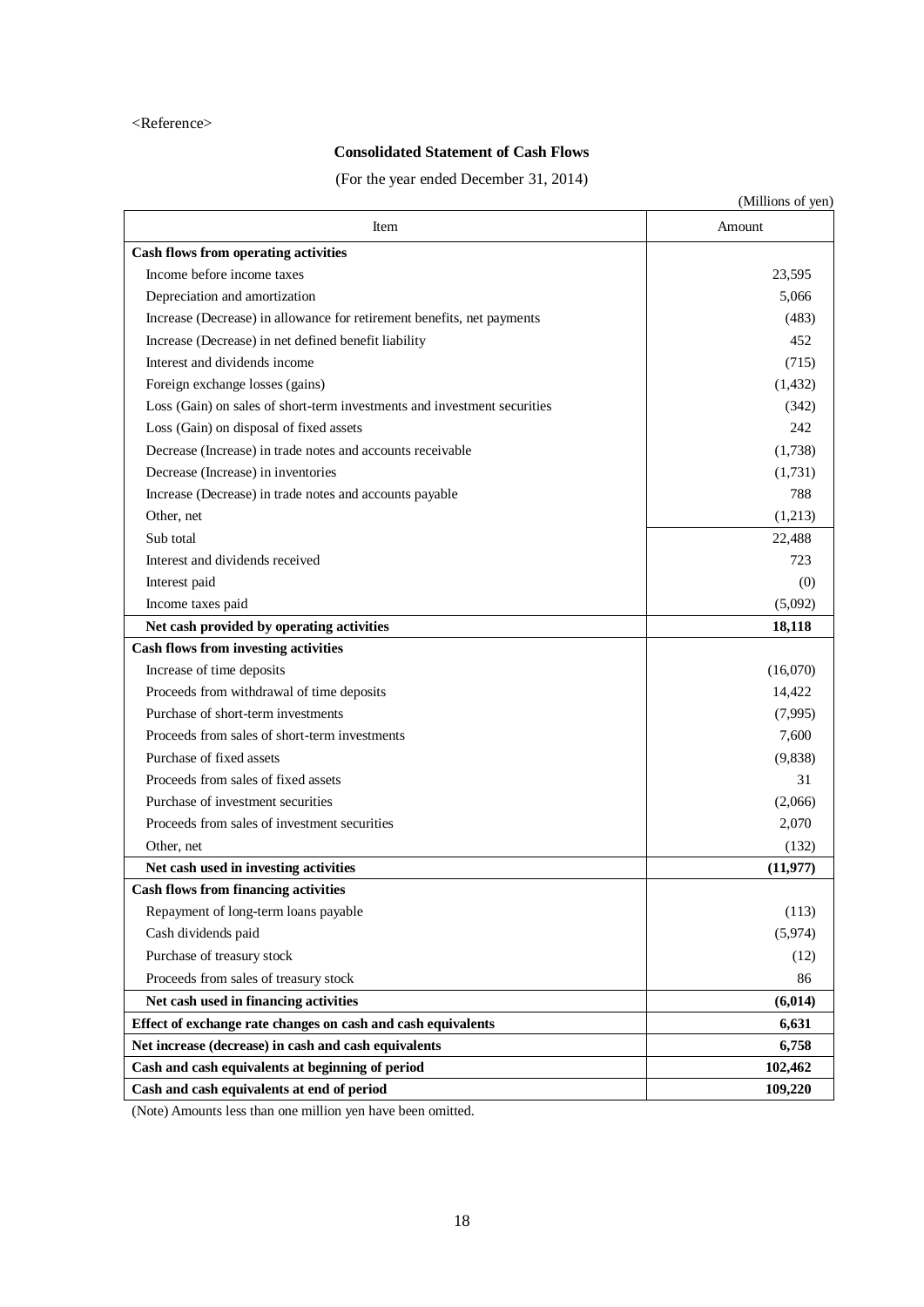# **Non-Consolidated Balance Sheet**

(As of December 31, 2014)

|                                                          |                |                                                    | (Millions of yen) |
|----------------------------------------------------------|----------------|----------------------------------------------------|-------------------|
| Item                                                     | Amount         | Item                                               | Amount            |
| (Assets)                                                 | 165,132        | (Liabilities)                                      | 13,860            |
| <b>Current assets</b>                                    | 96,940         | <b>Current liabilities</b>                         | 12,479            |
| Cash and bank deposits                                   | 56,148         | Accounts payable                                   | 8,216             |
| Trade notes receivable                                   | 249            | Short-term loans payable                           | 113               |
| Accounts receivable                                      | 25,028         | Accounts payable-other                             | 819               |
| Short-term investments                                   | 12,414         | Accrued expenses                                   | 562               |
| Merchandises and finished goods                          | 1.527          | Accrued income taxes                               | 2,205             |
| Work in process                                          | 23             | Accrued bonuses due to employees                   | 192               |
| Raw materials and supplies                               | 518            | Accrued bonuses due to directors                   | 127               |
| Deferred tax assets-current                              | 373            | Other current liabilities                          | 241               |
| Other current assets                                     | 654            | <b>Long-term liabilities</b>                       | 1,381             |
| <b>Fixed assets</b>                                      | 68,192         | Long-term loans payable                            | 283               |
| Property, plant and equipment                            | 15,748         | Allowance for retirement benefits for<br>employees | 110               |
| <b>Buildings</b>                                         | 8,603          | Asset retirement obligations                       | 17                |
| <b>Structures</b>                                        | 409            | Deferred tax liabilities-non-current               | 714               |
| Machinery and equipment                                  | 367            | Other long-term liabilities-non-current            | 254               |
| Vehicles                                                 | 10             | (Net assets)                                       | 151,271           |
| Tools, furniture and fixture                             | 360            | <b>Shareholders' equity</b>                        | 149,251           |
| Land                                                     | 5,996          | <b>Common stock</b>                                | 20,704            |
| Construction in progress                                 | $\overline{0}$ | Additional paid-in capital                         | 20,419            |
| <b>Intangible assets</b>                                 | 6              | Legal capital surplus                              | 20,419            |
| <b>Investments and other assets</b>                      | 52,437         | <b>Retained earnings</b>                           | 128,137           |
| Investment securities                                    | 18,803         | Legal retained earnings                            | 3.819             |
| Stocks of subsidiaries and affiliates                    | 13,567         | Other legal retained earnings                      | 124,317           |
| Investments in capital of subsidiaries and<br>affiliates | 20,021         | Reserve for the reduction of fixed assets          | 133               |
| Other investments and other assets                       | 79             | General reserve                                    | 170,119           |
| Allowance for doubtful receivables                       | (33)           | Retained earnings carried forward                  | (45, 935)         |
|                                                          |                | <b>Treasury stock</b>                              | (20, 010)         |
|                                                          |                | <b>Revaluation/translation adjustments</b>         | 1,966             |
|                                                          |                | Net unrealized holding gains on securities         | 1,966             |
|                                                          |                | <b>Subscription rights to shares</b>               | 54                |
| <b>Total assets</b>                                      | 165,132        | <b>Total liabilities and net assets</b>            | 165,132           |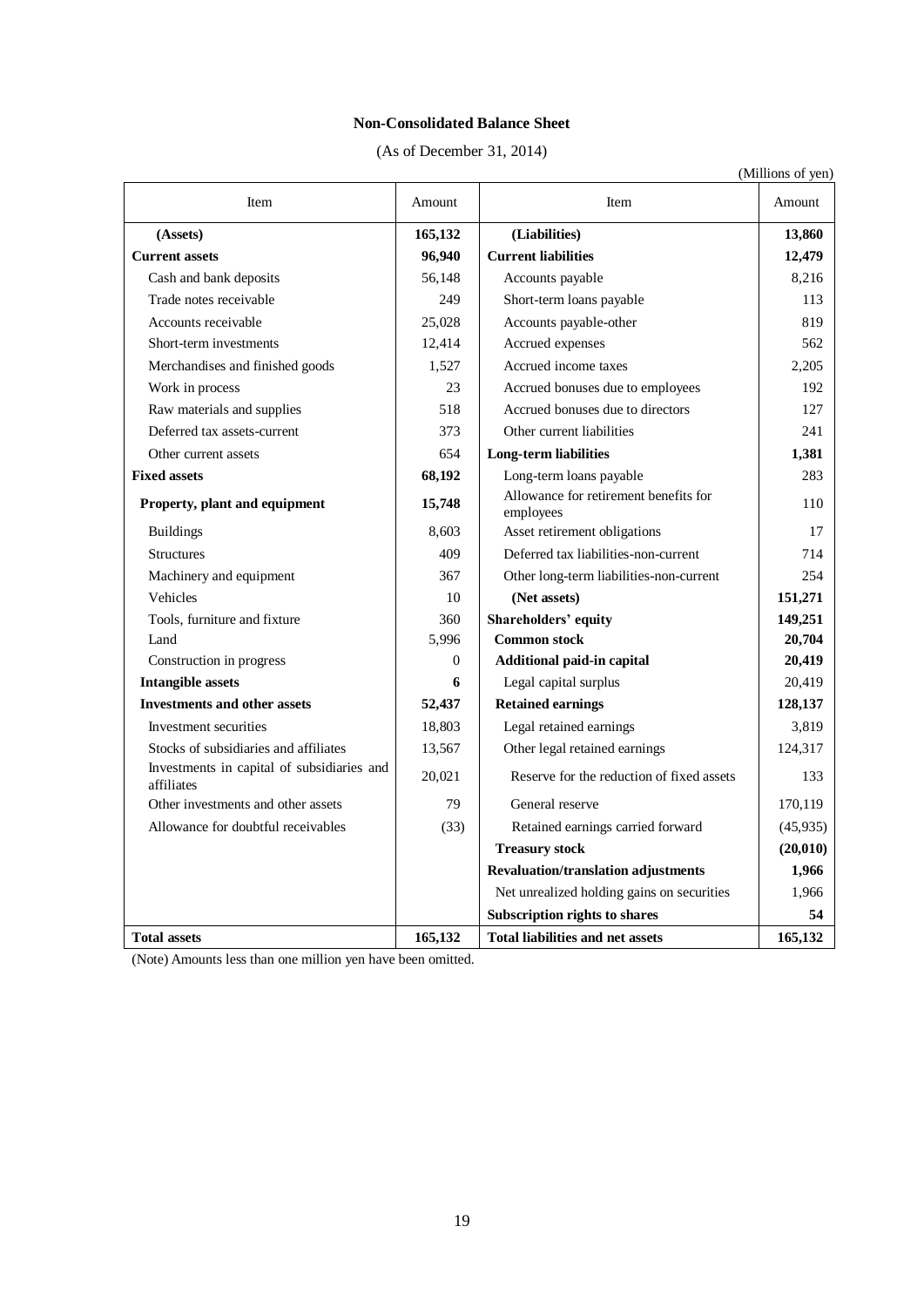# **Non-Consolidated Statement of Income**

(For the year ended December 31, 2014)

| (Millions of yen)                            |       |        |  |  |
|----------------------------------------------|-------|--------|--|--|
| Item                                         |       | Amount |  |  |
| <b>Net sales</b>                             |       | 92,927 |  |  |
| <b>Cost of sales</b>                         |       | 75,470 |  |  |
| <b>Gross profit</b>                          |       | 17,457 |  |  |
| Selling, general and administrative expenses |       | 12,201 |  |  |
| <b>Operating income</b>                      |       | 5,256  |  |  |
| Non-operating income                         |       |        |  |  |
| Interest income                              | 16    |        |  |  |
| Interest on short-term investments           | 189   |        |  |  |
| Dividend income                              | 4,322 |        |  |  |
| Foreign exchange gains                       | 4,747 |        |  |  |
| Other                                        | 335   | 9,611  |  |  |
| Non-operating expenses                       |       |        |  |  |
| Stock-related expenses                       | 40    |        |  |  |
| Other                                        | 26    | 67     |  |  |
| <b>Ordinary income</b>                       |       | 14,801 |  |  |
| <b>Extraordinary income</b>                  |       |        |  |  |
| Gain on sales of investment securities       | 342   | 342    |  |  |
| <b>Extraordinary loss</b>                    |       |        |  |  |
| Loss on disposal of fixed assets             | 47    | 47     |  |  |
| Income before income taxes                   |       | 15,096 |  |  |
| Current                                      | 3,597 |        |  |  |
| Deferred                                     | (461) | 3,136  |  |  |
| Net income                                   |       |        |  |  |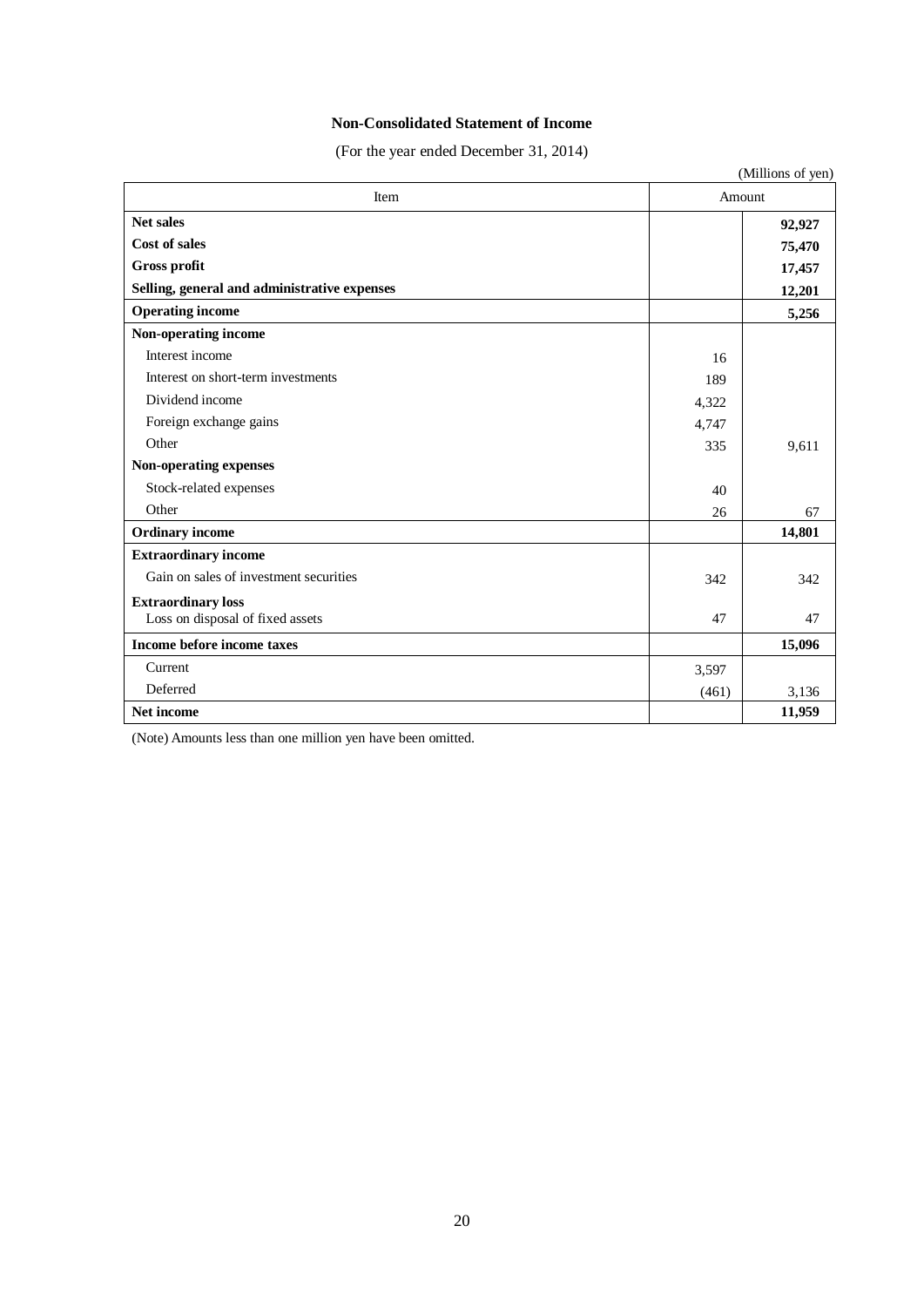# **Non-Consolidated Statement of Changes in Net Assets**

(For the year ended December 31, 2014)

|                                                          |                      |                                                 |                                     | (Millions of yen)          |  |
|----------------------------------------------------------|----------------------|-------------------------------------------------|-------------------------------------|----------------------------|--|
|                                                          | Shareholders' equity |                                                 |                                     |                            |  |
|                                                          |                      | Additional paid-in capital<br>Retained earnings |                                     |                            |  |
|                                                          | Common stock         | Legal capital<br>surplus                        | Total additional<br>paid-in capital | Legal retained<br>earnings |  |
| Beginning balance                                        | 20,704               | 20,419                                          | 20,419                              | 3,819                      |  |
| Changes of items during the period                       |                      |                                                 |                                     |                            |  |
| Cash dividend (Note: 1)                                  |                      |                                                 |                                     |                            |  |
| Cash dividend<br>(Interim dividends)                     |                      |                                                 |                                     |                            |  |
| Net income                                               |                      |                                                 |                                     |                            |  |
| Purchase of treasury stock                               |                      |                                                 |                                     |                            |  |
| Disposal of treasury stock                               |                      |                                                 |                                     |                            |  |
| Reversal of reserve for the<br>reduction of fixed assets |                      |                                                 |                                     |                            |  |
| Net changes of items other than<br>shareholders' equity  |                      |                                                 |                                     |                            |  |
| Total changes of items during the<br>period              |                      |                                                 |                                     |                            |  |
| Ending balance                                           | 20,704               | 20,419                                          | 20,419                              | 3,819                      |  |

(Millions of yen)

|                                                          | Shareholders' equity                            |                               |                                      |                            |  |  |  |
|----------------------------------------------------------|-------------------------------------------------|-------------------------------|--------------------------------------|----------------------------|--|--|--|
|                                                          | Retained earnings                               |                               |                                      |                            |  |  |  |
|                                                          |                                                 | Other legal retained earnings |                                      |                            |  |  |  |
|                                                          | Reserve for the<br>reduction of<br>fixed assets | General reserve               | Retained earnings<br>carried forward | Total retained<br>earnings |  |  |  |
| Beginning balance                                        | 138                                             | 170,119                       | (51, 925)                            | 122,151                    |  |  |  |
| Changes of items during the period                       |                                                 |                               |                                      |                            |  |  |  |
| Cash dividend (Note: 1)                                  |                                                 |                               | (3,057)                              | (3,057)                    |  |  |  |
| Cash dividend<br>(Interim dividends)                     |                                                 |                               | (2,917)                              | (2,917)                    |  |  |  |
| Net income                                               |                                                 |                               | 11,959                               | 11,959                     |  |  |  |
| Purchase of treasury stock                               |                                                 |                               |                                      |                            |  |  |  |
| Disposal of treasury stock                               |                                                 |                               |                                      |                            |  |  |  |
| Reversal of reserve for the<br>reduction of fixed assets | (4)                                             |                               | 4                                    |                            |  |  |  |
| Net changes of items other than<br>shareholders' equity  |                                                 |                               |                                      |                            |  |  |  |
| Total changes of items during the<br>period              | (4)                                             |                               | 5,990                                | 5,985                      |  |  |  |
| Ending balance                                           | 133                                             | 170,119                       | (45,935)                             | 128,137                    |  |  |  |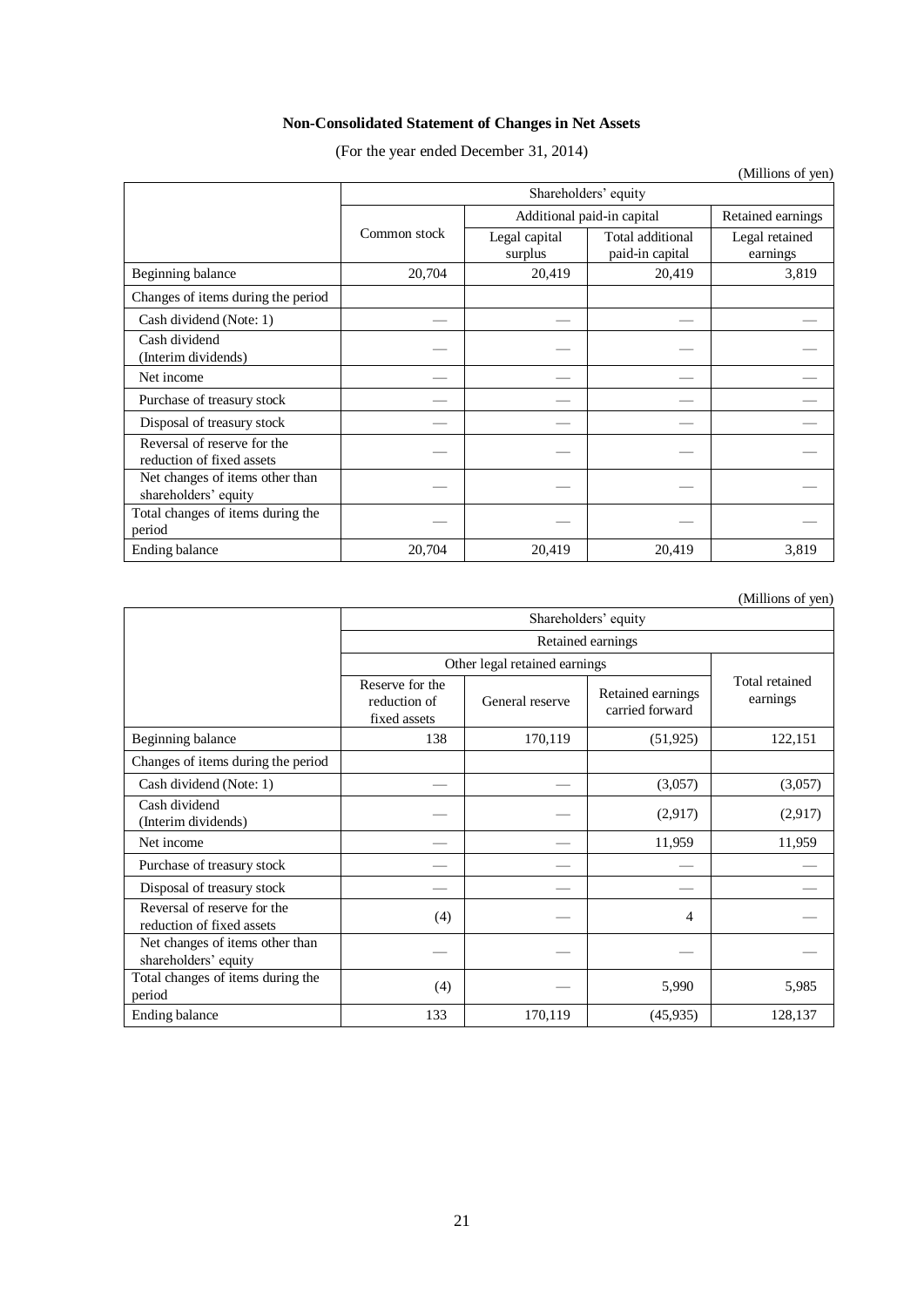|                                                          |                                                                |                                  |                                                                           |                                                     |                                       | (Millions of yen)   |
|----------------------------------------------------------|----------------------------------------------------------------|----------------------------------|---------------------------------------------------------------------------|-----------------------------------------------------|---------------------------------------|---------------------|
|                                                          | Revaluation/translation<br>Shareholders' equity<br>adjustments |                                  |                                                                           |                                                     |                                       |                     |
|                                                          | Treasury<br>stock                                              | Total<br>shareholders'<br>equity | <b>Net</b><br>unrealized<br>holding<br>gains<br>(losses) on<br>securities | Total<br>revaluation/<br>translation<br>adjustments | Subscrip-<br>tion rights<br>to shares | Total net<br>assets |
| Beginning balance                                        | (20,084)                                                       | 143,191                          | 2.160                                                                     | 2.160                                               | 29                                    | 145,382             |
| Changes of items during the period                       |                                                                |                                  |                                                                           |                                                     |                                       |                     |
| Cash dividend (Note: 1)                                  |                                                                | (3,057)                          |                                                                           |                                                     |                                       | (3,057)             |
| Cash dividend<br>(Interim dividends)                     |                                                                | (2,917)                          |                                                                           |                                                     |                                       | (2,917)             |
| Net income                                               |                                                                | 11,959                           |                                                                           |                                                     |                                       | 11,959              |
| Purchase of treasury stock                               | (12)                                                           | (12)                             |                                                                           |                                                     |                                       | (12)                |
| Disposal of treasury stock                               | 86                                                             | 86                               |                                                                           |                                                     |                                       | 86                  |
| Reversal of reserve for the<br>reduction of fixed assets |                                                                |                                  |                                                                           |                                                     |                                       |                     |
| Net changes of items other than<br>shareholders' equity  |                                                                |                                  | (194)                                                                     | (194)                                               | 24                                    | (169)               |
| Total changes of items during the<br>period              | 74                                                             | 6,059                            | (194)                                                                     | (194)                                               | 24                                    | 5,889               |
| Ending balance                                           | (20,010)                                                       | 149,251                          | 1,966                                                                     | 1,966                                               | 54                                    | 151,271             |

(Notes)

1. The dividends were paid as appropriations of retained earnings based on a resolution at the ordinary general meeting of shareholders held in March 2014.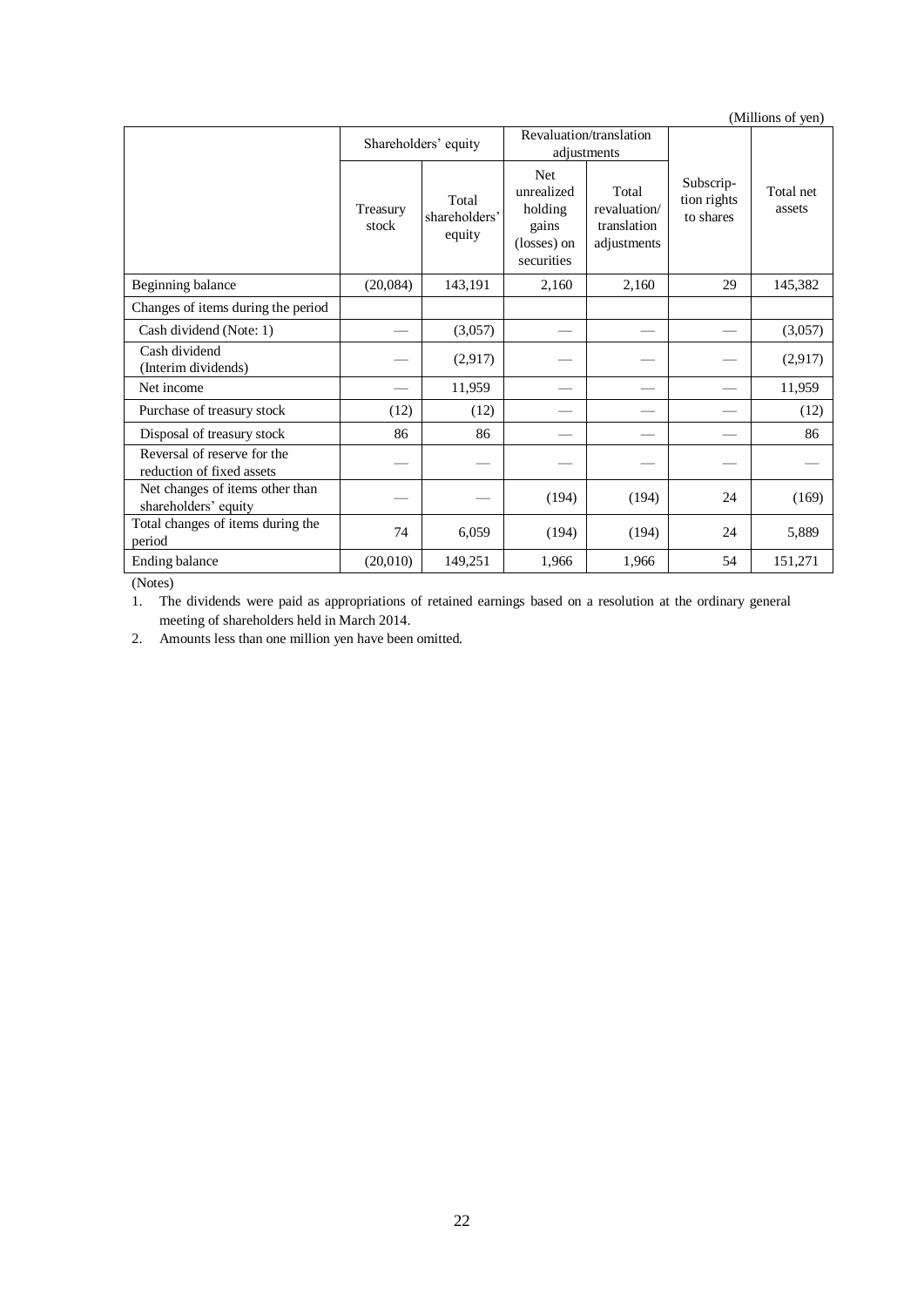# **REFERENCE DOCUMENTS FOR THE 74TH ORDINARY GENERAL MEETING OF SHAREHOLDERS**

**Proposal 1:** Proposed Appropriation of Retained Earnings for the 74th Fiscal Term

Our basic policy on the appropriation of retained earnings is to retain necessary earnings for sound business activities, to maintain healthy financial strength and to ensure adequate dividends to our shareholders based on performance for the year. Based on this policy, the Company makes it a principle to consistently distribute an annual ordinary dividend of 60 yen per share as payment of a long-term stable dividend, plus an additional special dividend equal to 30% (paid out on a per share basis) of the consolidated net income, depending on the performance of the Company.

We plan to pay an annual dividend of 214 yen per share consisting of an amount based on the above calculation standards (an ordinary dividend of 60 yen and a special dividend of 154 yen). Because we paid an interim dividend of 83 yen (an ordinary dividend of 30 yen and a special dividend of 53 yen) per share in September 2014, we hereby propose the year-end dividend for the year as follows:

Matters related to the year-end dividend

- (1) Type of distributable properties Money
- (2) Matters related to the disbursement of distributable properties and the aggregate amount 131 yen per common share of the Company (An ordinary dividend of 30 yen and a special dividend of 101 yen) Aggregate dividend amount: 4,603,885,877 yen
- (3) Effective date of the distribution of retained earnings March 30, 2015

The remaining surplus will be used for measures aimed at further strengthening our existing businesses and investing in areas of future growth, with a view to further increasing corporate value.

The Company conducted a stock split on January 1, 2015, in which each share of the Company's common stock was split into two shares. The Company has determined the year-end dividend above on the basis of the number of shares before the stock split.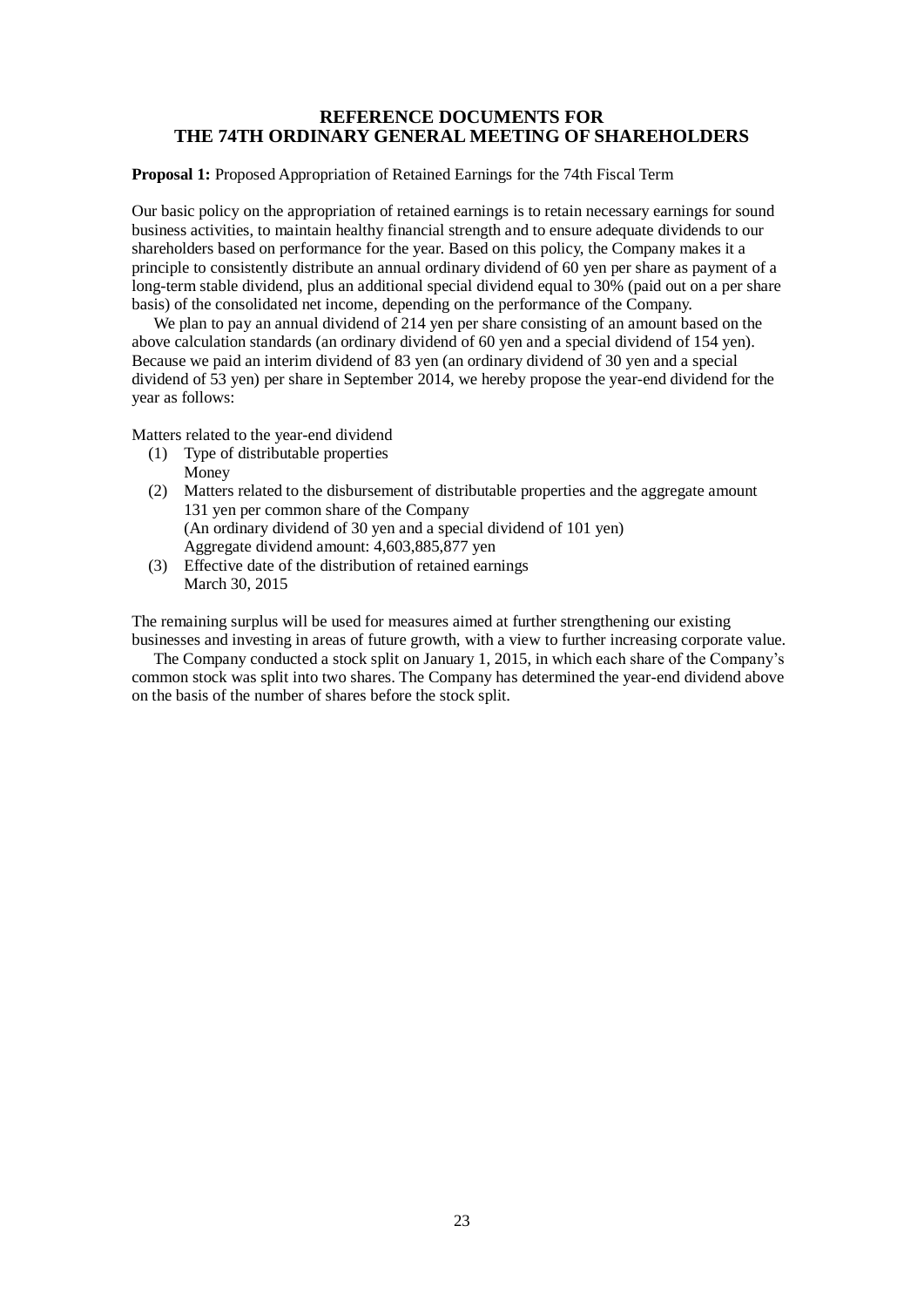# **Proposal 2:** Election of Eight (8) Directors

The term of office of all seven (7) directors currently in office will expire at the conclusion of the 74th Ordinary General Meeting of Shareholders. Shareholders are therefore requested to elect eight (8) directors, including two (2) outside directors, increasing the number of outside directors from one (1) to two (2), to achieve greater transparency in marketing activities and to ensure further reinforcement of our corporate governance structure.

|                | Name                           |                                             | Brief personal history, position, assignment                                                                                                                     | Number of the |
|----------------|--------------------------------|---------------------------------------------|------------------------------------------------------------------------------------------------------------------------------------------------------------------|---------------|
| No.            | (Date of birth)                | and significant positions concurrently held |                                                                                                                                                                  | Company's     |
|                |                                |                                             |                                                                                                                                                                  | shares held   |
|                |                                | March 1964<br>November 1988                 | Joined MABUCHI MOTOR CO., LTD.<br>Manager, Computer System Section, Administrative<br>Department, MABUCHI MOTOR CO., LTD.                                        |               |
|                |                                | October 1992                                | Manager, Corporate Planning Section, Corporate Planning<br>Department, MABUCHI MOTOR CO., LTD.                                                                   |               |
|                |                                | April 1993                                  | Deputy Division Manager, Business Reform Innovation<br>Headquarters; and concurrently General Manager, Corporate<br>Planning Department, MABUCHI MOTOR CO., LTD. |               |
| $\mathbf{1}$   | Shinji Kamei                   | March 1997                                  | Director and General Manager, Corporate Planning<br>Department, MABUCHI MOTOR CO., LTD.                                                                          | 6,666         |
|                | (July 28, 1945)                | April 2000                                  | Managing Director and Chief Administration Officer,<br>MABUCHI MOTOR CO., LTD.                                                                                   |               |
|                |                                | March 2001                                  | Representative Director and Executive Managing Director,<br>MABUCHI MOTOR CO., LTD.                                                                              |               |
|                |                                | March 2003                                  | Representative Director and President, MABUCHI MOTOR<br>CO., LTD.                                                                                                |               |
|                |                                | November 2009                               | Representative Director, President and CEO, MABUCHI<br>MOTOR CO., LTD.                                                                                           |               |
|                |                                | March 2013                                  | Representative Director and Chairman, MABUCHI<br>MOTOR CO., LTD. (Current position)                                                                              |               |
|                |                                | April 1984                                  | Joined MABUCHI MOTOR CO., LTD.                                                                                                                                   |               |
|                | Hiroo Okoshi<br>(July 9, 1961) | June 1990                                   | Manager, Procurement Section, MABUCHI INDUSTRY<br>CO., LTD.                                                                                                      |               |
|                |                                | August 1996                                 | President, MABUCHI INDUSTRY CO., LTD.                                                                                                                            |               |
|                |                                | May 2002                                    | Director and General Manager of General Affairs<br>Department, Human Resources Department, MABUCHI<br>INDUSTRY CO., LTD.                                         |               |
|                |                                | October 2002                                | Manager, Corporate Planning Department, MABUCHI<br>MOTOR CO., LTD.                                                                                               |               |
| $\overline{2}$ |                                | March 2003                                  | Deputy General Manager, Business Platform Innovation<br>Headquarters, MABUCHI MOTOR CO., LTD.                                                                    | 6,800         |
|                |                                | January 2004                                | General Manager, Corporate Planning Department,<br>MABUCHI MOTOR CO., LTD.                                                                                       |               |
|                |                                | November 2009                               | Executive Officer and General Manager, Administration<br>Headquarters, MABUCHI MOTOR CO., LTD.                                                                   |               |
|                |                                | March 2011                                  | Director, MABUCHI MOTOR CO., LTD.                                                                                                                                |               |
|                |                                | March 2013                                  | Representative Director, President and CEO, MABUCHI<br>MOTOR CO., LTD. (Current position)                                                                        |               |

The candidates for the position of director are as follows: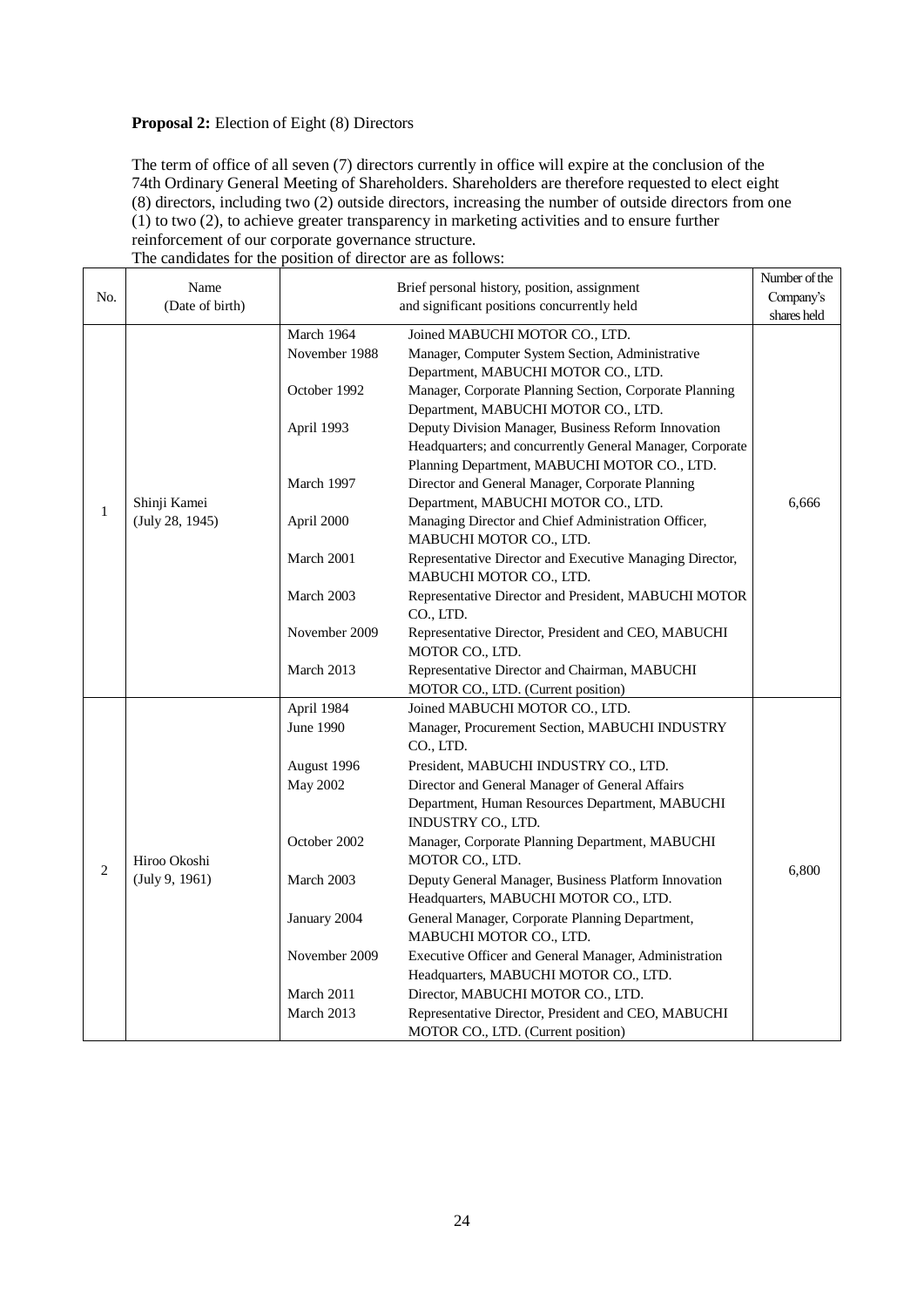| No.            | Name                                  |                  | Brief personal history, position, assignment                                                                                    | Number of the<br>Company's |
|----------------|---------------------------------------|------------------|---------------------------------------------------------------------------------------------------------------------------------|----------------------------|
|                | (Date of birth)                       |                  | and significant positions concurrently held                                                                                     | shares held                |
|                |                                       | April 1982       | Joined MABUCHI MOTOR CO., LTD.                                                                                                  |                            |
|                |                                       | November 1992    | Deputy Plant Manager, Guangdong Plant NO. 2, MABUCHI<br>INDUSTRY CO., LTD.                                                      |                            |
|                |                                       | February 1997    | General Manager, Production Engineering Department,<br>Guangdong Plant NO. 5, MABUCHI INDUSTRY CO.,<br>LTD.                     |                            |
|                | Tadashi Takahashi                     | March 2002       | Manager, Process Design Section, Production Engineering<br>Office, Technology Department, MABUCHI MOTOR CO.,<br>LTD.            |                            |
| $\mathfrak{Z}$ | (January 2, 1960)                     | March 2005       | General Manager, Production Engineering Department,<br>Research and Development Headquarters, MABUCHI<br>MOTOR CO., LTD.        | 4,316                      |
|                |                                       | <b>July 2008</b> | General Manager, Production Engineering Innovation<br>Center, Research and Development Headquarters,<br>MABUCHI MOTOR CO., LTD. |                            |
|                |                                       | March 2013       | Director, Executive Officer and General Manager of<br>Research and Development Headquarters, MABUCHI                            |                            |
|                |                                       |                  | MOTOR CO., LTD. (Current position)                                                                                              |                            |
|                |                                       | April 1984       | Joined MABUCHI MOTOR CO., LTD.                                                                                                  |                            |
|                | Masato Itokawa<br>(January 29, 1960)  | January 1985     | Seconded to MABUCHI MOTOR TAIWAN LTD.<br>(Production Engineering Section, MABUCHI MOTOR<br>TAIWAN LTD.)                         |                            |
|                |                                       | September 1991   | Process Design Section, Production Engineering<br>Department, Research and Development Headquarters,<br>MABUCHI MOTOR CO., LTD. |                            |
| $\overline{4}$ |                                       | March 2002       | Manager, Manufacturing Technology Section, Production<br>Engineering Office, Technology Department, MABUCHI<br>MOTOR CO., LTD.  | 34,400                     |
|                |                                       | March 2005       | General Manager, Quality Assurance Department,<br>MABUCHI MOTOR CO., LTD.                                                       |                            |
|                |                                       | November 2009    | Executive Officer and General Manager of Quality<br>Assurance Department, MABUCHI MOTOR CO., LTD.                               |                            |
|                |                                       | March 2013       | Director, Executive Officer and General Manager of Quality<br>Assurance Department, MABUCHI MOTOR CO., LTD.                     |                            |
|                |                                       | April 1999       | (Current position)<br>Joined MABUCHI MOTOR CO., LTD.                                                                            |                            |
|                |                                       | April 2004       | President, MABUCHI INDUSTRY CO., LTD.                                                                                           |                            |
|                |                                       | June 2007        | Manager, Global Business Strategy Planning Group,                                                                               |                            |
|                | Tadahito Iyoda<br>(November 22, 1968) |                  | Corporate Planning Department, MABUCHI MOTOR CO.,<br>LTD.                                                                       |                            |
| 5              |                                       | November 2009    | Assistant General Manager, Corporate Planning Department,<br>MABUCHI MOTOR CO., LTD.                                            | 5,600                      |
|                |                                       | January 2010     | General Manager, Corporate Planning Department,<br>MABUCHI MOTOR CO., LTD.                                                      |                            |
|                |                                       | March 2013       | Executive Officer and General Manager, Administration<br>Headquarters, MABUCHI MOTOR CO., LTD. (Current<br>position)            |                            |
|                |                                       |                  |                                                                                                                                 |                            |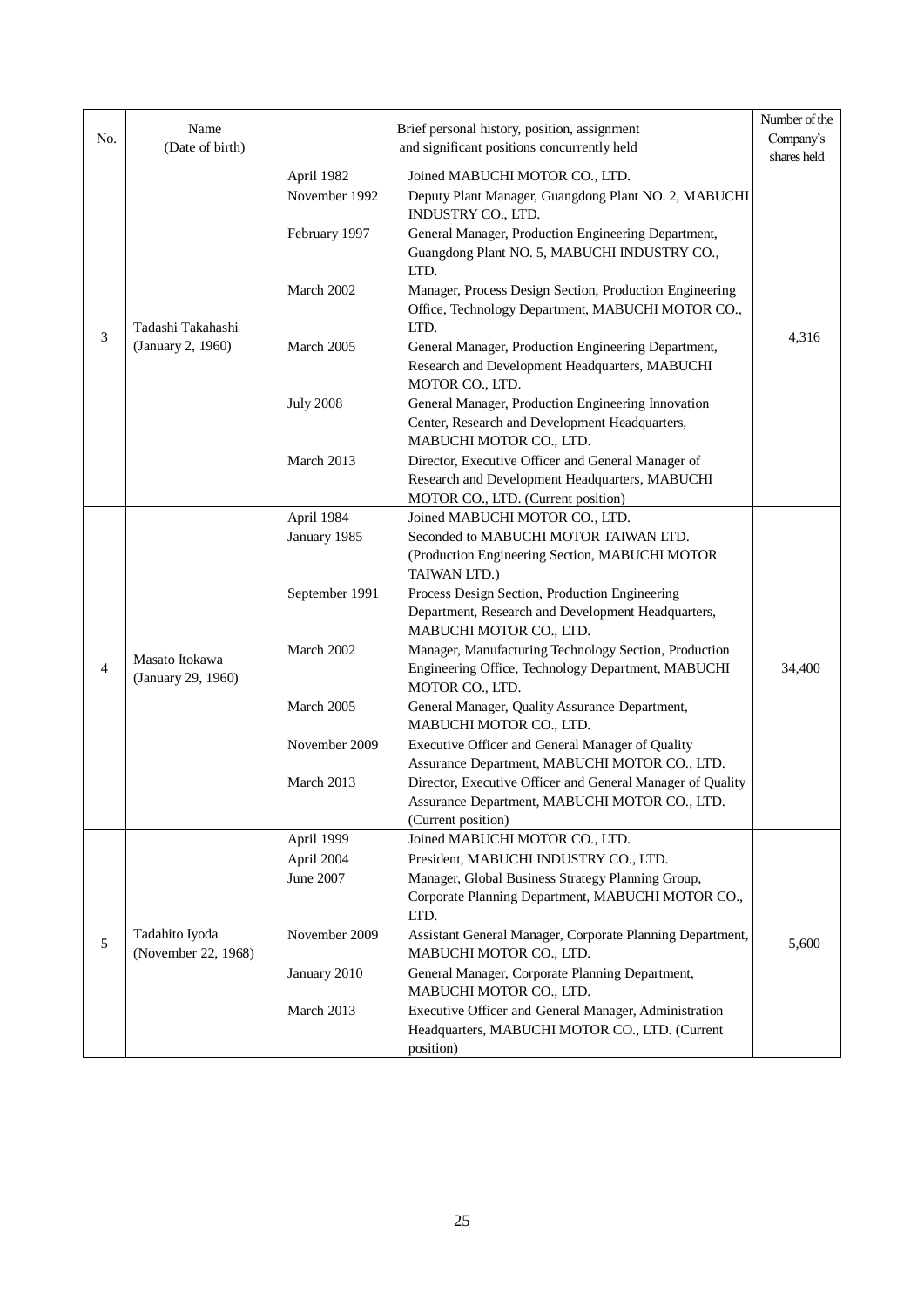|        | Name                                                                                            |                  | Brief personal history, position, assignment                                                           | Number of the            |
|--------|-------------------------------------------------------------------------------------------------|------------------|--------------------------------------------------------------------------------------------------------|--------------------------|
| No.    | (Date of birth)                                                                                 |                  | and significant positions concurrently held                                                            | Company's<br>shares held |
|        |                                                                                                 | April 1991       | Joined MABUCHI MOTOR CO., LTD.                                                                         |                          |
|        | Hirotaro Katayama<br>(January 23, 1969)                                                         | April 2005       | Manager, Business Administration Department, Power Unit<br>Motor Division, MABUCHI MOTOR CO., LTD.     |                          |
|        |                                                                                                 | March 2007       | President, MABUCHI MOTOR (JIANGSU) CO., LTD.                                                           |                          |
| 6      |                                                                                                 | February 2014    | Deputy General Manager, Operations Control Headquarters,<br>MABUCHI MOTOR CO., LTD.                    | 4,200                    |
|        |                                                                                                 | <b>July 2014</b> | General Manager, Operations Control Headquarters,<br>MABUCHI MOTOR CO., LTD. (Current position)        |                          |
|        |                                                                                                 | April 1966       | Joined NISSAN MOTOR CO., LTD.                                                                          |                          |
|        |                                                                                                 | June 1995        | Director, Nissan Motor Co., Ltd.                                                                       |                          |
|        | Iwao Nakamura                                                                                   | May 1999         | Director and Executive Management Officer, Nissan Motor                                                |                          |
|        | (July 28, 1942)                                                                                 |                  | Co., Ltd.                                                                                              |                          |
|        | (Candidate for outside                                                                          | April 2000       | Managing Director, Nissan Motor Co., Ltd.                                                              |                          |
|        | director)                                                                                       | April 2002       | Corporate Advisory, Nissan Diesel Motor Co., Ltd.                                                      |                          |
| $\tau$ | (Candidate for                                                                                  |                  | (currently UD Trucks Corporation)                                                                      | 800                      |
|        | notification as an                                                                              | June 2002        | Representative Director and President, Nissan Diesel Motor                                             |                          |
|        | independent director to<br>the Tokyo Stock                                                      | June 2007        | Co., Ltd.<br>Senior Corporate, Nissan Diesel Motor Co., Ltd.                                           |                          |
|        | Exchange)                                                                                       | <b>June 2009</b> | Outside Director, Nagase & Co., Ltd.                                                                   |                          |
|        |                                                                                                 | March 2013       | Outside Director, MABUCHI MOTOR CO., LTD.                                                              |                          |
|        |                                                                                                 |                  | (Current position)                                                                                     |                          |
|        |                                                                                                 | April 1970       | Joined Ishikawajima-Harima Heavy Industries Co., Ltd.<br>(currently IHI Corporation)                   |                          |
|        |                                                                                                 | <b>July 1998</b> | Head of Soma Works of Aero-Engine & Space Operations,                                                  |                          |
|        | Ichiro Hashimoto<br>(October 23, 1947)<br>(Candidate for outside                                |                  | Ishikawajima-Harima Heavy Industries Co., Ltd.                                                         |                          |
|        |                                                                                                 | April 2007       | Executive Officer and President of Power System                                                        |                          |
|        |                                                                                                 |                  | Operations, Ishikawajima-Harima Heavy Industries Co.,                                                  |                          |
|        | director)                                                                                       |                  | Ltd.                                                                                                   |                          |
| 8      | (Candidate for<br>notification as an<br>independent director to<br>the Tokyo Stock<br>Exchange) | January 2008     | Managing Executive Officer and President of Energy and                                                 |                          |
|        |                                                                                                 |                  | Plants Operations, IHI Corporation                                                                     |                          |
|        |                                                                                                 | April 2008       | Director, Managing Executive Officer and President of<br>Energy and Plants Operations, IHI Corporation |                          |
|        |                                                                                                 | April 2010       | Representative Director and Executive Vice President, IHI                                              |                          |
|        |                                                                                                 |                  | Corporation                                                                                            |                          |
|        |                                                                                                 | June 2012        | Corporate Advisory, IHI Corporation (Current position)                                                 |                          |

(Notes)

1. No special relationship exists between the Company and the candidates.

- 2. Iwao Nakamura and Ichiro Hashimoto are candidates for the position of outside director.
- 3. Iwao Nakamura was an executive-level manager at NISSAN MOTOR CO., LTD., and Nissan Diesel Motor Co., Ltd. (currently UD Trucks Corporation), for many years and also was an outside director at another company. He has abundant experience and considerable insight in corporate governance, and is a person of integrity. Iwao Nakamura has been nominated as a candidate for the position of outside director because we anticipate, for the aforementioned reasons, that he will provide the Company with useful and appropriate advice and recommendations regarding overall management and will strengthen the oversight function of management.
- 4. Ichiro Hashimoto has been an executive-level manager at IHI Corporation for many years. He has abundant experience and considerable insight in corporate governance, and is a person of integrity. Ichiro Hashimoto has been nominated as a candidate for the position of outside director because we anticipate, for the aforementioned reasons, that he will provide the Company with useful and appropriate advice and recommendations regarding overall management and will strengthen the oversight function of management.

5. Iwao Nakamura is currently an outside director of the Company, and his term of office will have reached two years at the conclusion of the 74th Ordinary General Meeting of Shareholders.

6. As per Article 427, Paragraph 1, of the Companies Act, the Company entered into an agreement with